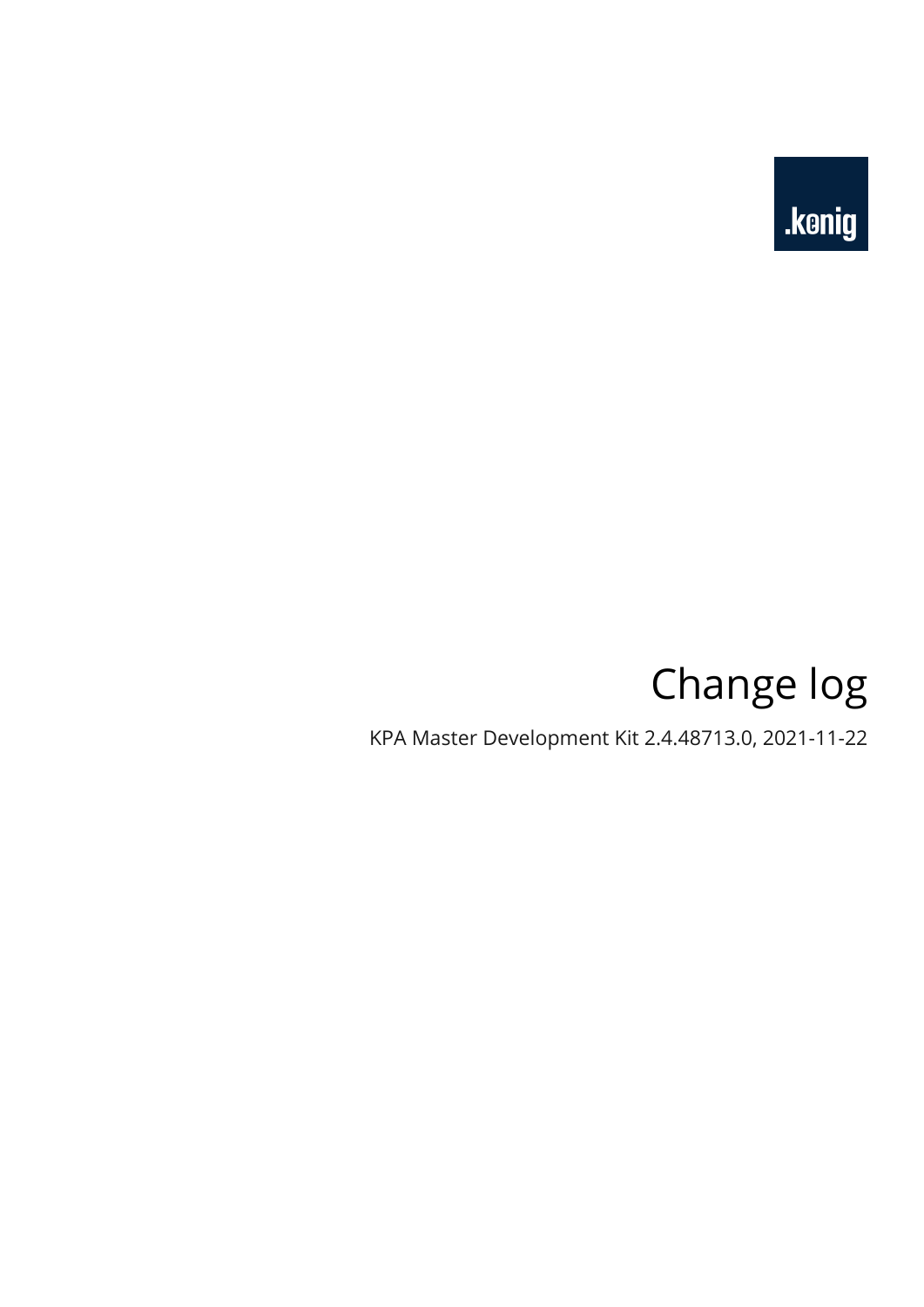## **Contents**

| 9.2. Fixed bugs |  |
|-----------------|--|
|                 |  |
|                 |  |
|                 |  |
|                 |  |
|                 |  |
|                 |  |
|                 |  |
|                 |  |
|                 |  |
|                 |  |
|                 |  |
|                 |  |
|                 |  |
|                 |  |
|                 |  |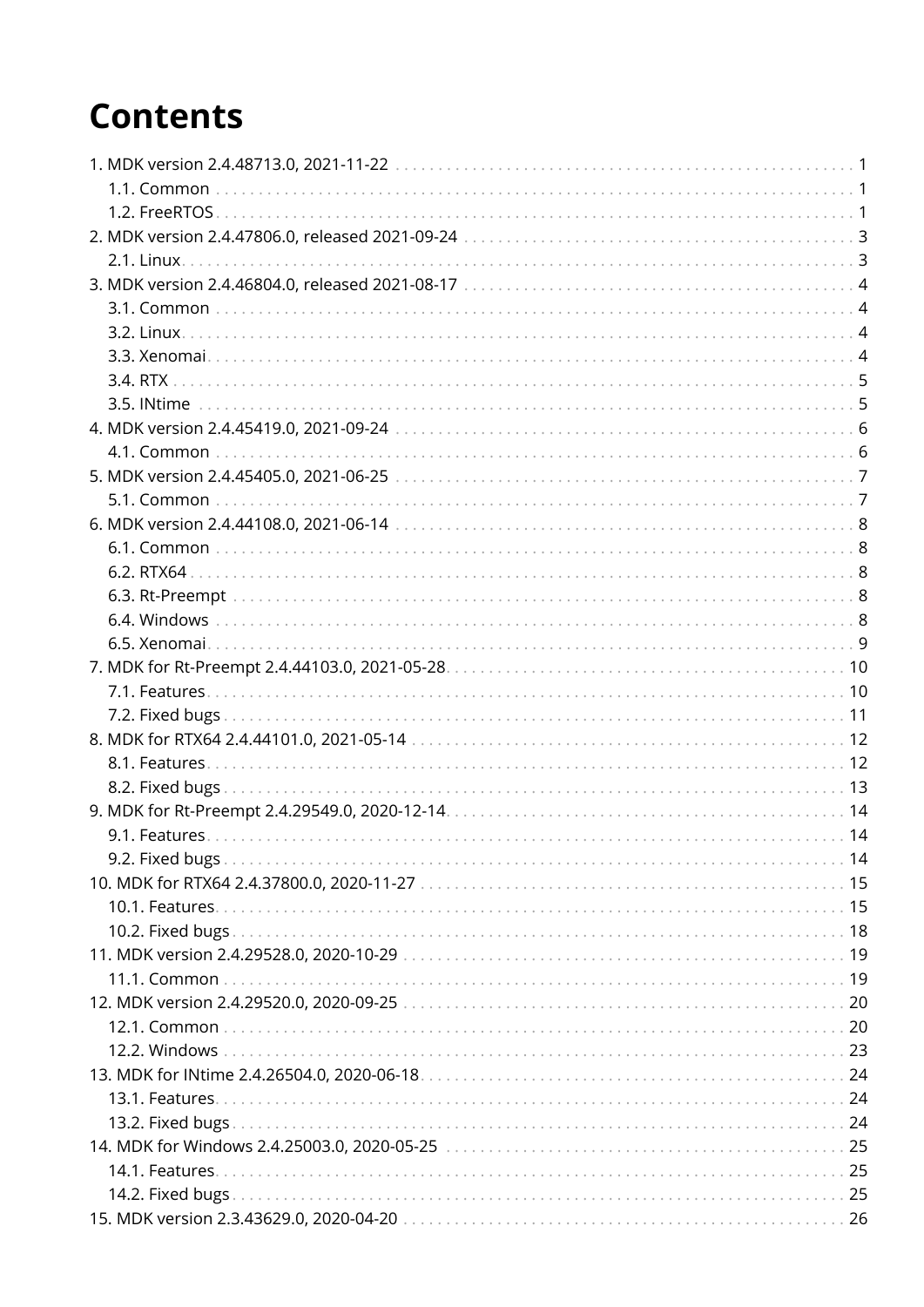| 17. MDK for Zyng/Zyng Ultrascale+ FreeRTOS version 2.3.41907.0, 2019-10-18. 28 |  |
|--------------------------------------------------------------------------------|--|
|                                                                                |  |
|                                                                                |  |
| 18. MDK for Zynq/Zynq Ultrascale+ FreeRTOS version 2.3.39209.0, 2019-07-31. 29 |  |
|                                                                                |  |
|                                                                                |  |
| 19. MDK for Zynq/Zynq Ultrascale+ FreeRTOS version 2.3.38100.0, 2019-06-28. 30 |  |
|                                                                                |  |
| 20. MDK for Zynq/Zynq Ultrascale+ FreeRTOS version 2.3.19400.0, 2018-12-17. 31 |  |
|                                                                                |  |
|                                                                                |  |
|                                                                                |  |
|                                                                                |  |
|                                                                                |  |
|                                                                                |  |
|                                                                                |  |
|                                                                                |  |
|                                                                                |  |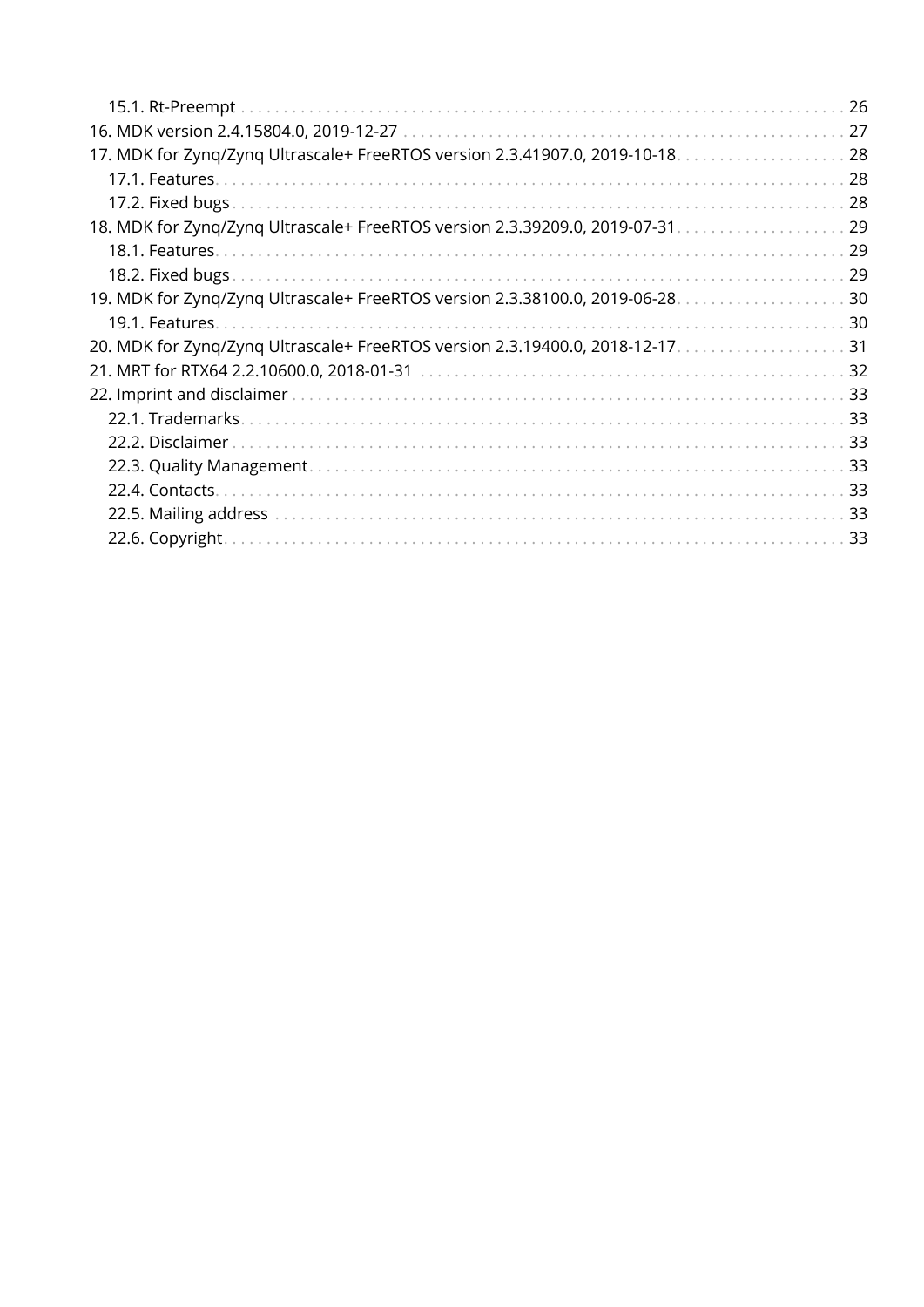# <span id="page-3-0"></span>**1. MDK version 2.4.48713.0, 2021-11-22**

### <span id="page-3-1"></span>**1.1. Common**

#### **1.1.1. Features**

#### **1.1.1.1. Sample of missed PI updates detection**

A new sample application 28\_MissedPIUpdateDetection has been added to show how to detect missed PI updates in a custom application.

#### **1.1.1.2. Sample of Process Image mapping**

A new sample application 27 FullPIClient has been added to show how to map whole Process Image defined in ENI by one PI Client.

#### **1.1.1.3. 33\_BenchMultiThread sample improvement**

33\_BenchMultiThread sample application has been modified to support working with enabled the hardware timed send feature.

#### **1.1.2. Fixed bugs**

- Insufficient description of Configuration Pool in API Help.
- Error ENI Loading in 05\_ManualCycleHandling sample.
- 07\_ProcessImageDelivery sample continues to work after PI variable mapping failed.

### <span id="page-3-2"></span>**1.2. FreeRTOS**

#### **1.2.1. Features**

#### **1.2.1.1. MIP package update**

The **ip\_cores** folder has been removed from MIP package, because this is a part of HW\_SAMPLE package.

#### **1.2.1.2. MIP samples improvement**

The **hw\_platform** project of Xilinx SDK has been added to the MIP package to run MIP samples via Xilinx SDK.

#### **1.2.1.3. .bif files update**

The boot folder for all CPU packages has been updated:

- .bif files were updated and renamed;
- readme was updated;
- the way of creating boot.bin for R5 CPU was simplified;
- documentation was updated and improved.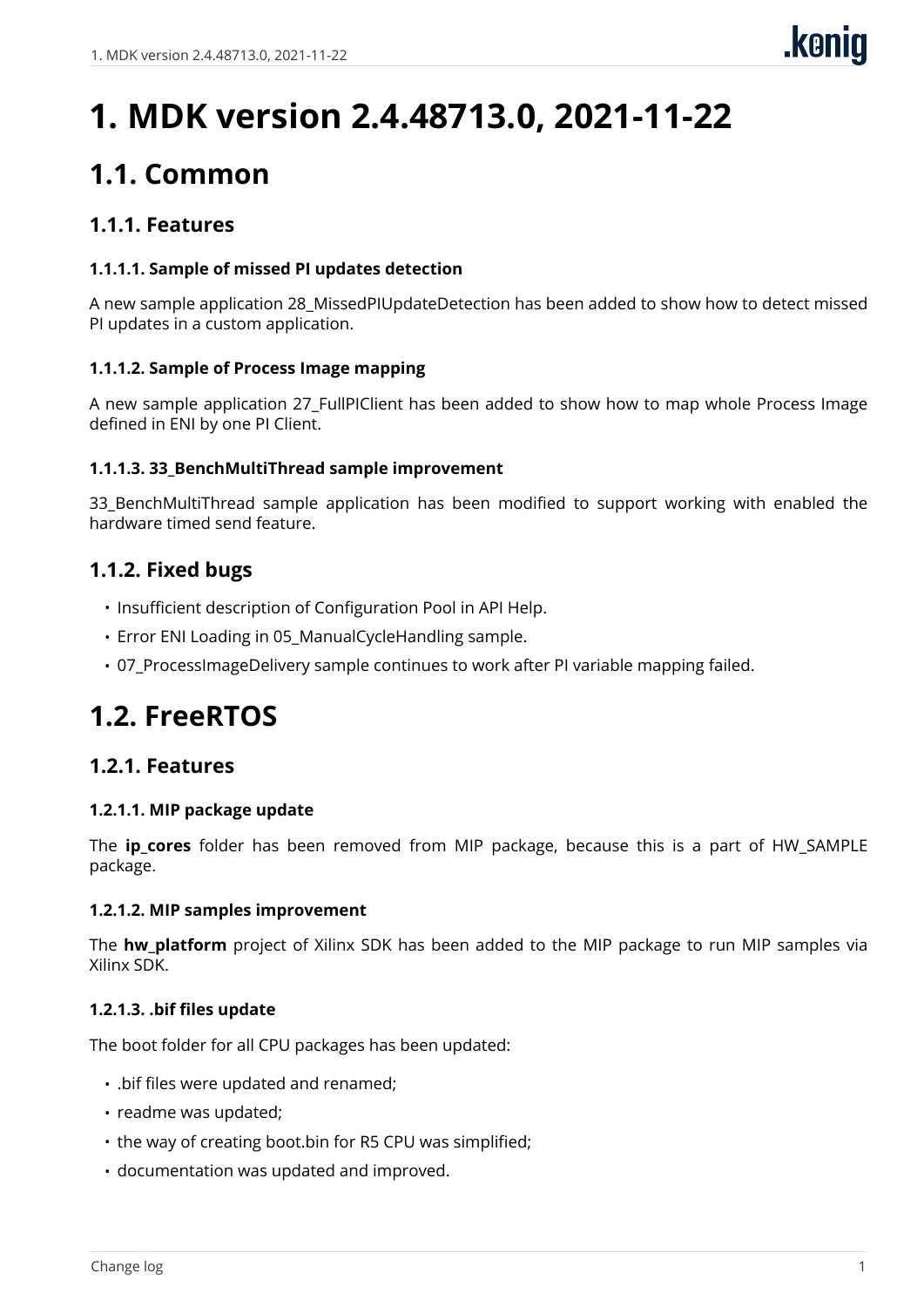# .koniq

#### **1.2.1.4. macro.h improvement**

**macro.h** file has been updated:

- removed unused INI parameters;
- added descriptions of some INI parameters;
- added define KPA\_MASTER\_TASK\_PRIORITY to simplify setting of user task priority;
- removed unused code.

#### **1.2.1.5. BSP improvement**

Now **configUSE TASK FPU SUPPORT** is set to 2 by default, to avoid corrupting of FPU registers while context restoration after IRQ.

#### **1.2.1.6. Hardware Scheduler support**

From now on the Hardware Scheduler feature is supproted by Masters which are implemented on the FPGA platform.

#### **Benefits of this feature:**

- increase of Master performance by decreasing EtherCAT frame preparation time;
- allows to achieve smaller cycle period;
- up to 100% bus utilization.

To enable the feature, the INI parameter **master.hwscheduler.enable** is used and the hardware timed send feature should be enabled too.

#### **1.2.1.7. Xilinx SDK projects update**

Xilinx SDK project files for all Master samples have been added to regular MIP delivery. Debug and Release build configurations have been set to build and run samples from the package with using reference BSP and HW\_PLATFORM.

#### **1.2.2. Fixed bugs**

• Incorrect implementation of the SLEEP() macros in macro.h.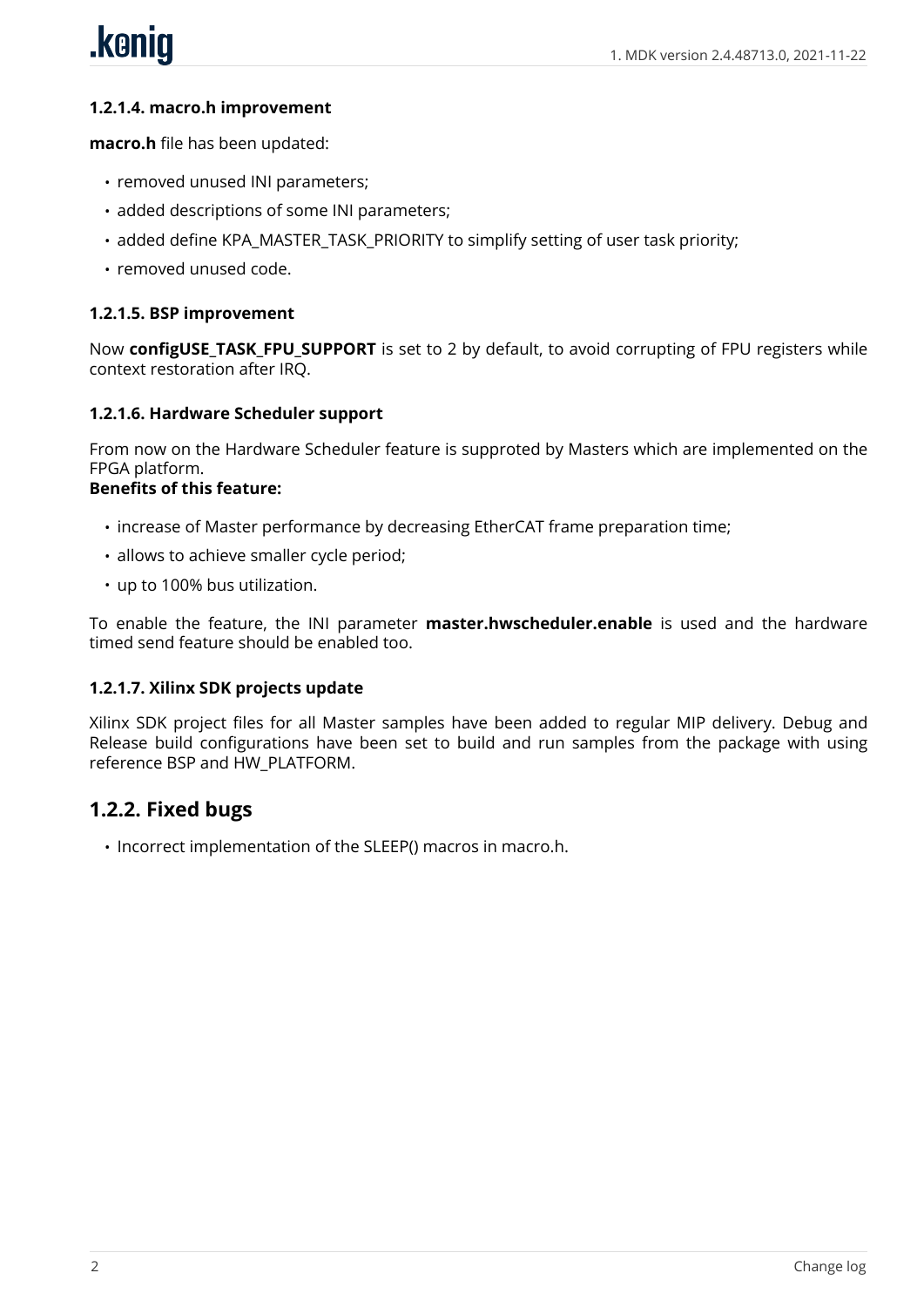

### <span id="page-5-0"></span>**2. MDK version 2.4.47806.0, released 2021-09- 24**

### <span id="page-5-1"></span>**2.1. Linux**

#### **2.1.1. Features**

#### **2.1.1.1. Салют-ЭЛ24ОМ1 support**

From now on Салют-ЭЛ24ОМ1 is supported.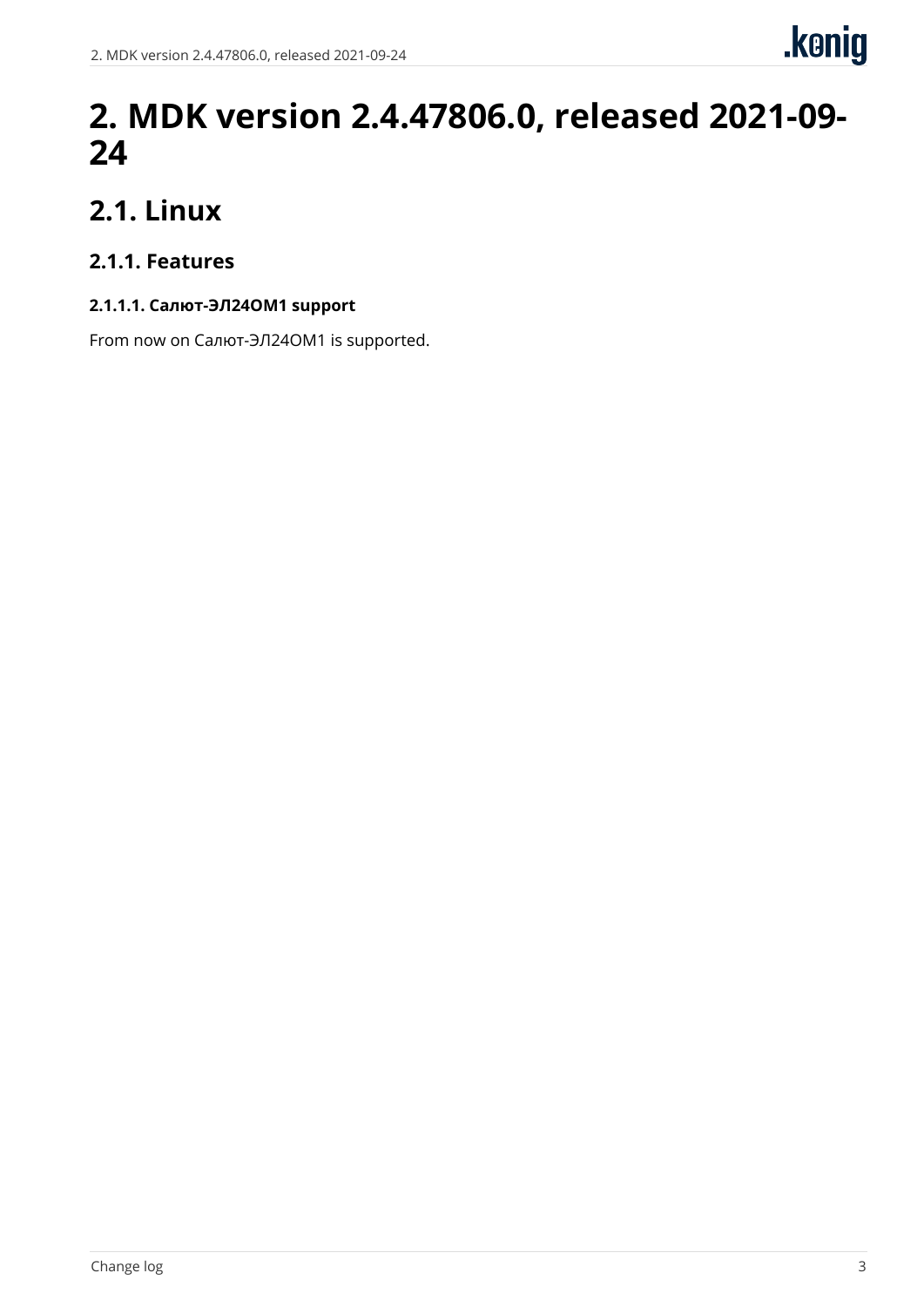# <span id="page-6-0"></span>.koniq

## **3. MDK version 2.4.46804.0, released 2021-08- 17**

### <span id="page-6-1"></span>**3.1. Common**

#### **3.1.1. Features**

#### **3.1.1.1. PI mapping error trace event**

A new trace event has been added to show the intersection process image offset in case of mapping error caused by write access protection.

#### **3.1.2. Fixed bugs**

• External Distributed Clock does not work.

### <span id="page-6-2"></span>**3.2. Linux**

#### **3.2.1. Features**

#### **3.2.1.1. Driver Integration Package for BeagleBone Black Xenomai**

Driver Integration Package for BeagleBone Black Xenomai has been added and it consists of kernel module and KPA network driver. The timed send emulation feature is supported by the driver among others.

#### **3.2.1.2. Network driver as dedicate dynamic library**

From now on KPA network driver is provided as dedicate dynamic library (netdrvdip.so) within Driver Intergation Package (DIP) for target board.

#### **3.2.1.3. Ubuntu 16.04 support**

From now on MRT binaries are available for Ubuntu 16.04.

### <span id="page-6-3"></span>**3.3. Xenomai**

#### **3.3.1. Features**

#### **3.3.1.1. Driver Integration Package for BeagleBone Black Xenomai**

Driver Integration Package for BeagleBone Black Xenomai has been added and it consists of kernel module and KPA network driver. The timed send emulation feature is supported by the driver among others.

#### **3.3.1.2. Network driver as dedicate dynamic library**

From now on KPA network driver is provided as dedicate dynamic library (netdrvdip.so) within Driver Intergation Package (DIP) for target board.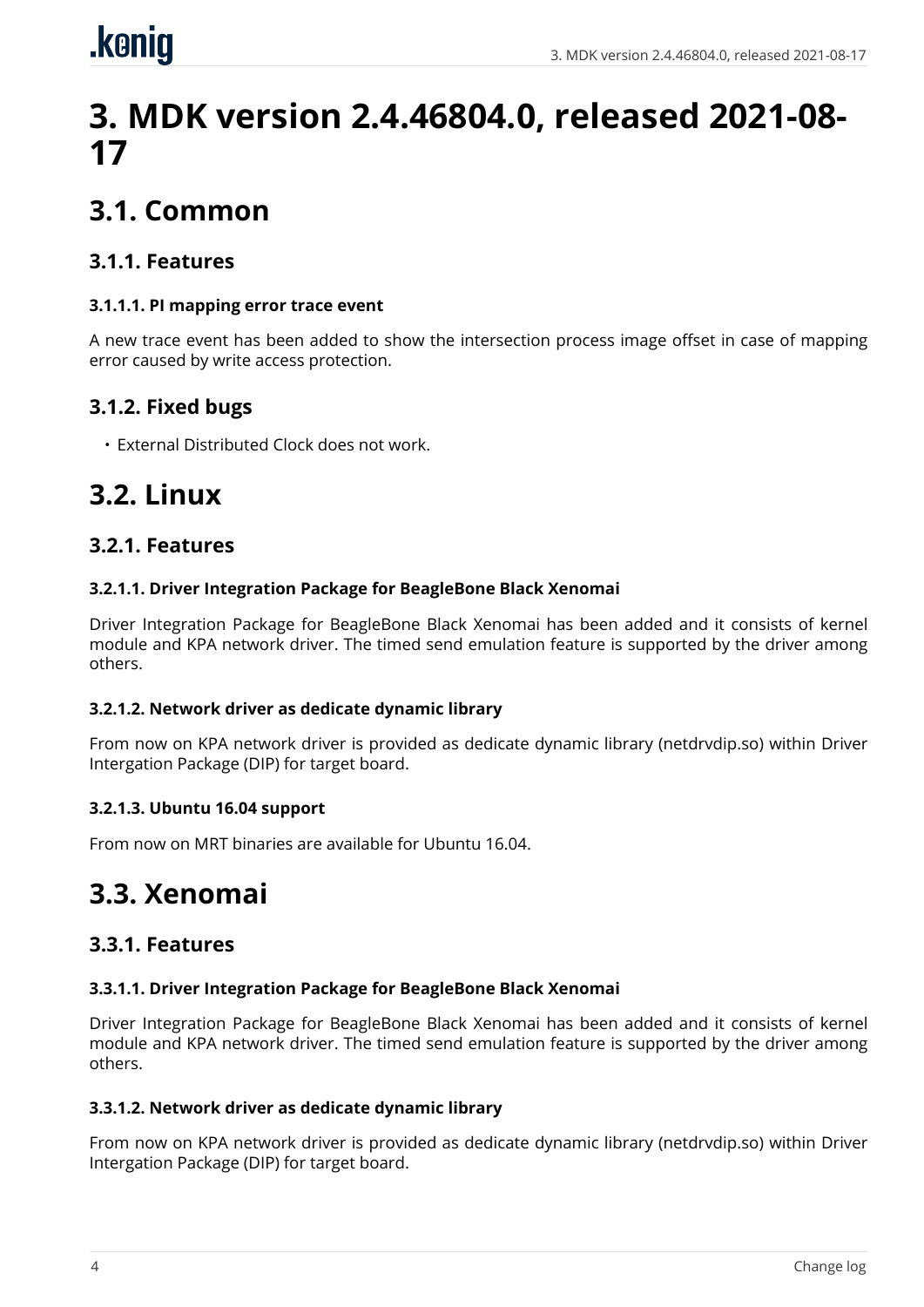#### **3.3.2. Fixed bugs**

• Default value of memory pool size in INI file is less than 32Mb.

### <span id="page-7-0"></span>**3.4. RTX**

#### **3.4.1. Fixed bugs**

• 16cpp\_04\_MasterStartupSyncMode1and2 sample can't go to the Operational state with enabled "separate IO update".

### <span id="page-7-1"></span>**3.5. INtime**

#### **3.5.1. Fixed bugs**

• 16cpp\_04\_MasterStartupSyncMode1and2 sample can't go to the Operational state with enabled "separate IO update".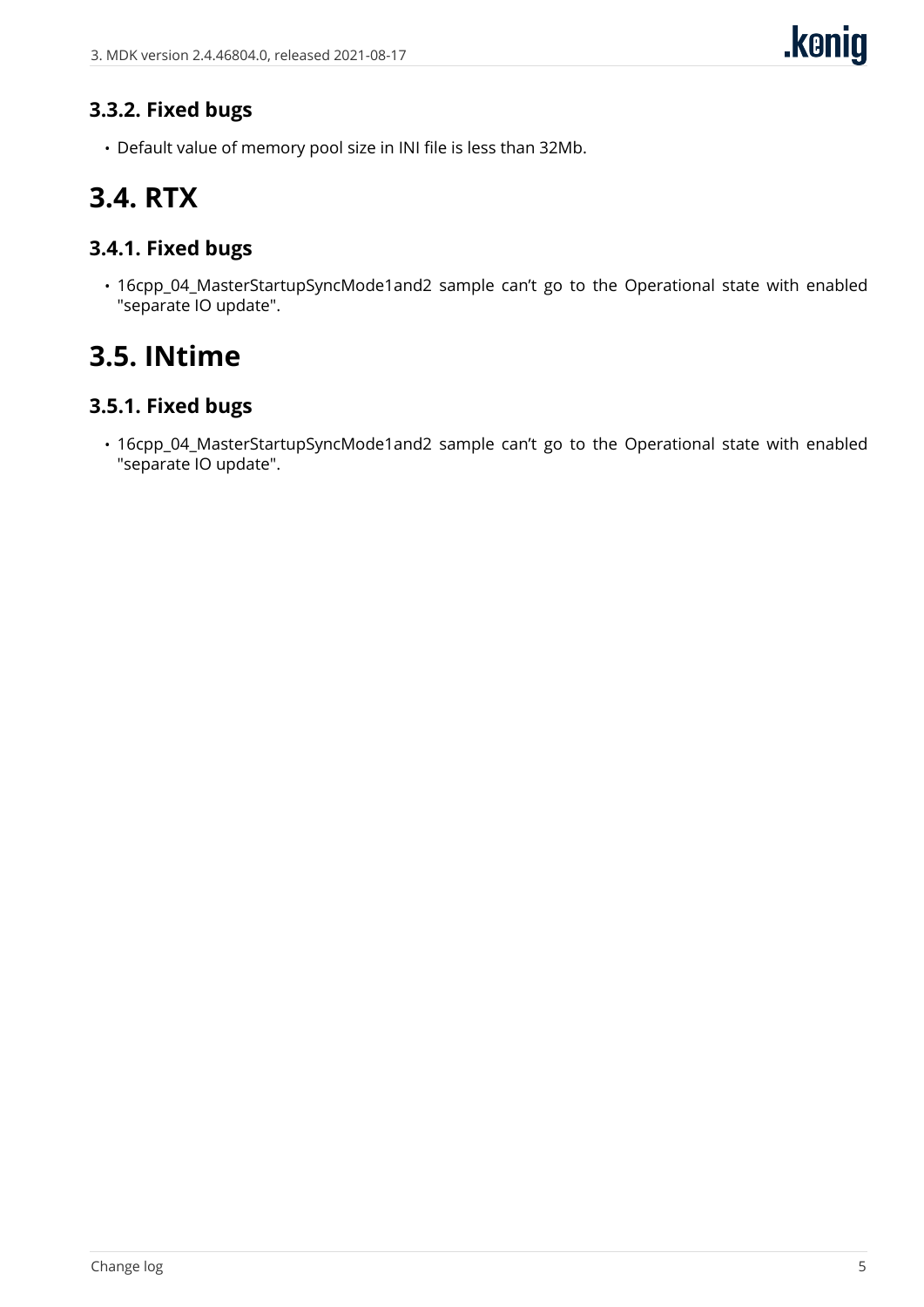# <span id="page-8-0"></span>.kenig

## **4. MDK version 2.4.45419.0, 2021-09-24**

### <span id="page-8-1"></span>**4.1. Common**

#### **4.1.1. Fixed bugs**

• Master does not work as DC reference clock.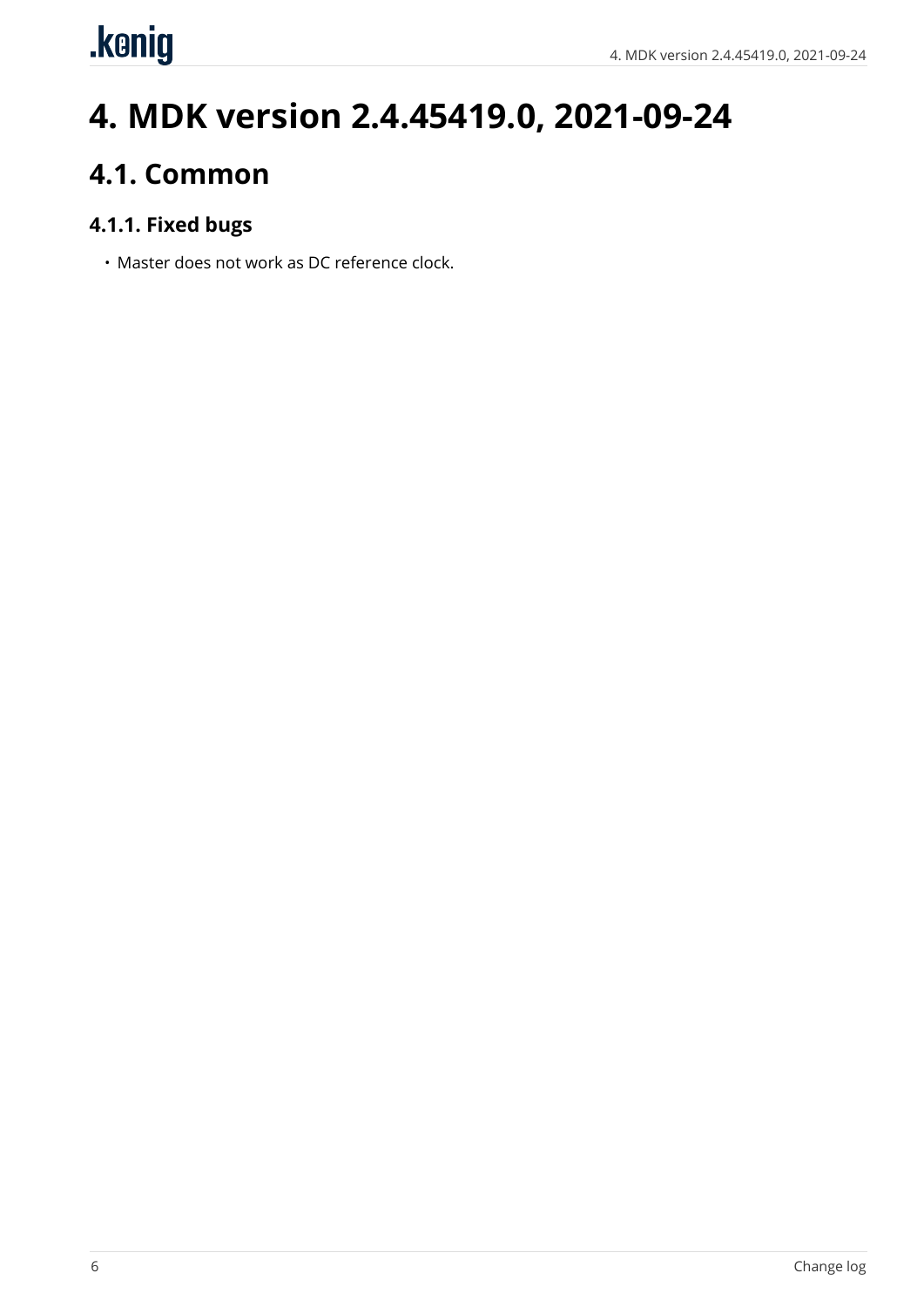# <span id="page-9-0"></span>**5. MDK version 2.4.45405.0, 2021-06-25**

### <span id="page-9-1"></span>**5.1. Common**

#### **5.1.1. Features**

#### **5.1.1.1. Support of C++ Samples from MIP 1.6**

From now on all Samples for C++ language of MIP 1.6 are available and work in MIP 2.x.

#### **5.1.2. Fixed bugs**

• Master error 0x803A occurs at the end of C sample 31\_BenchSingleThreadParallelBusIo.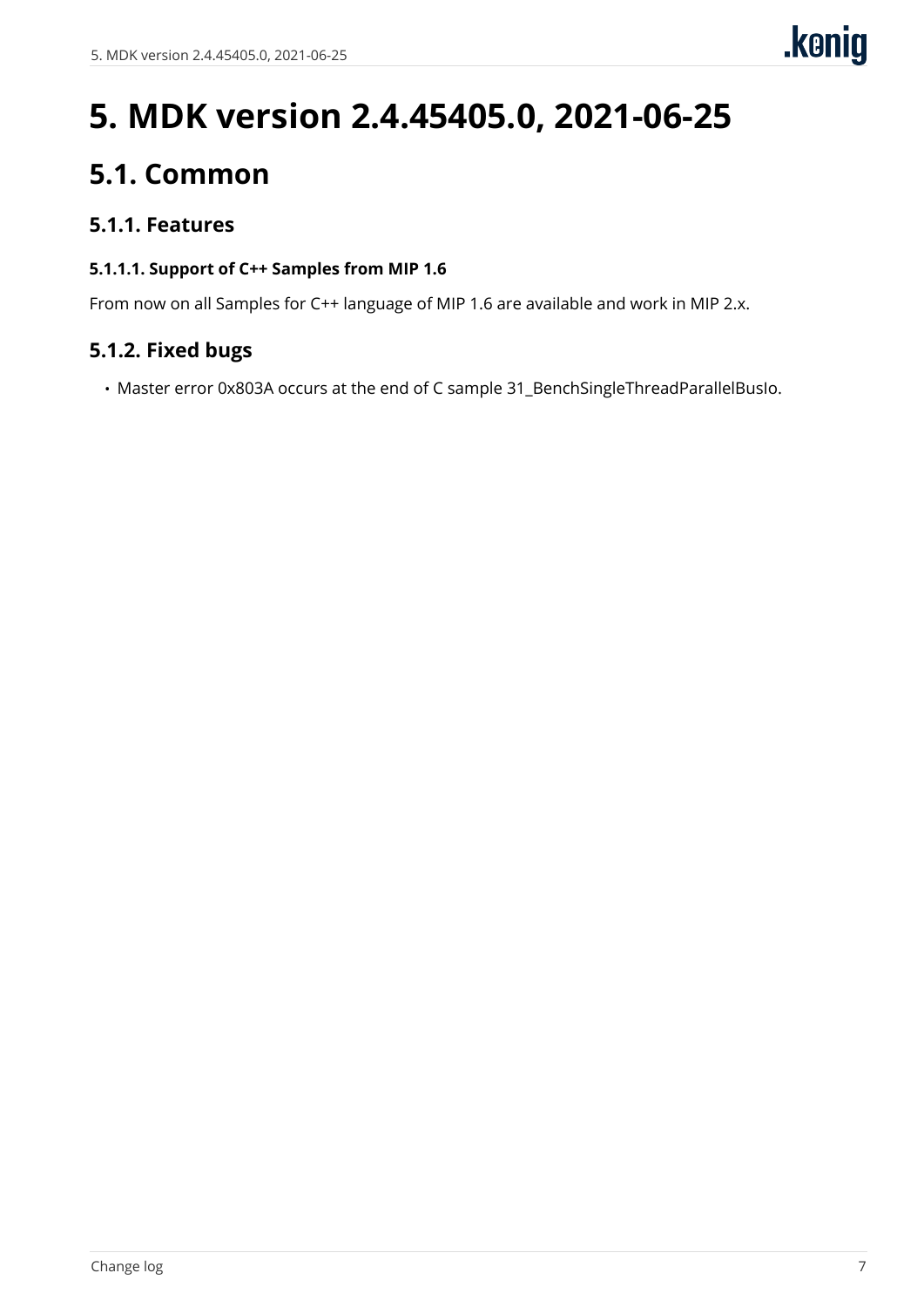# <span id="page-10-0"></span>.konig

# **6. MDK version 2.4.44108.0, 2021-06-14**

### <span id="page-10-1"></span>**6.1. Common**

#### **6.1.1. Features**

#### **6.1.1.1. Timeouts handling improvement**

A new timer LocalTimeMonotonic has been added to avoid wrong handling of frame receive timeouts.

The corresponding variable nsLocalTimeMonotonic was added to Process Image.

#### **6.1.2. Fixed bugs**

- Exception appears on the second attempt to access CoE with CompleteAccess service.
- RPC Server hangs at Master state switching while SoE Reading OD.

### <span id="page-10-2"></span>**6.2. RTX64**

#### **6.2.1. Features**

#### **6.2.2. RTX64 4.0.3 support**

From now on Master supports RTX64 version 4.0.3.

#### **6.2.3. Default Treads Priority scheme**

From now on default values for thread priorities are implemented in Master INI file and they follow a default priority scheme .

For details, refer to MRT manual.

### <span id="page-10-3"></span>**6.3. Rt-Preempt**

#### **6.3.1. Fixed bugs**

• libecatmrpc.so name is used in .h files instead of libecatmsvr.so.

### <span id="page-10-4"></span>**6.4. Windows**

#### **6.4.1. Features**

#### **6.4.1.1. Dedicated Tx thread for each channel**

From now on in a network driver each channel for frame sending is handled in a dedicated Tx thread.

#### **6.4.2. Fixed bugs**

- Master with cable redundancy hangs when cable is unplugged from PC.
- Wrong DL status is shown in slave's InfoData variable (<Slave>.InfoData.DL Status).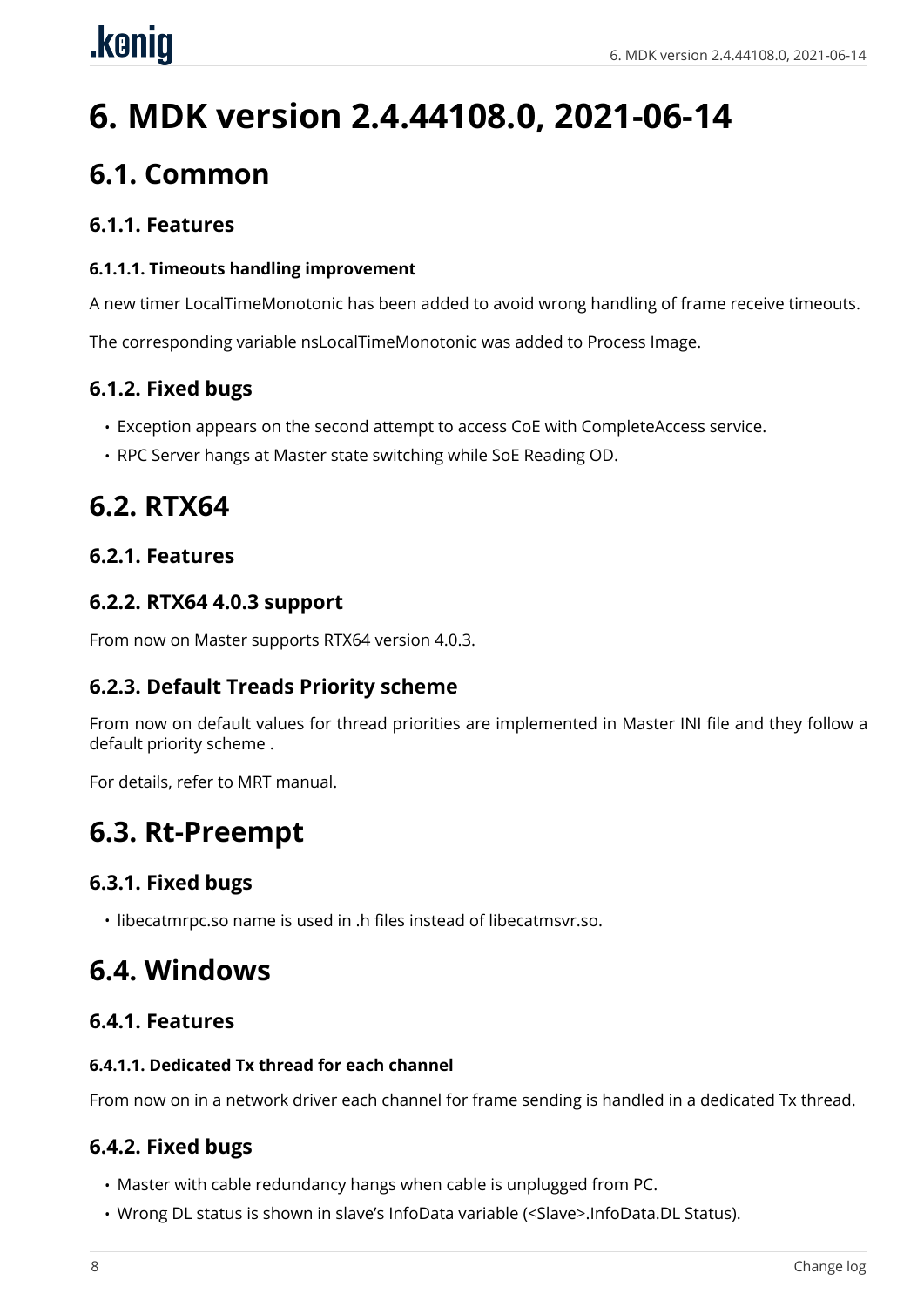### <span id="page-11-0"></span>**6.5. Xenomai**

#### **6.5.1. Features**

#### **6.5.2. New samples**

New samples have been added:

**26\_MultiMaster** - demonstrates how to work with several Master instances in the same process. **40\_SimplePLC** - demonstrates the usage of MIP framework from the user application.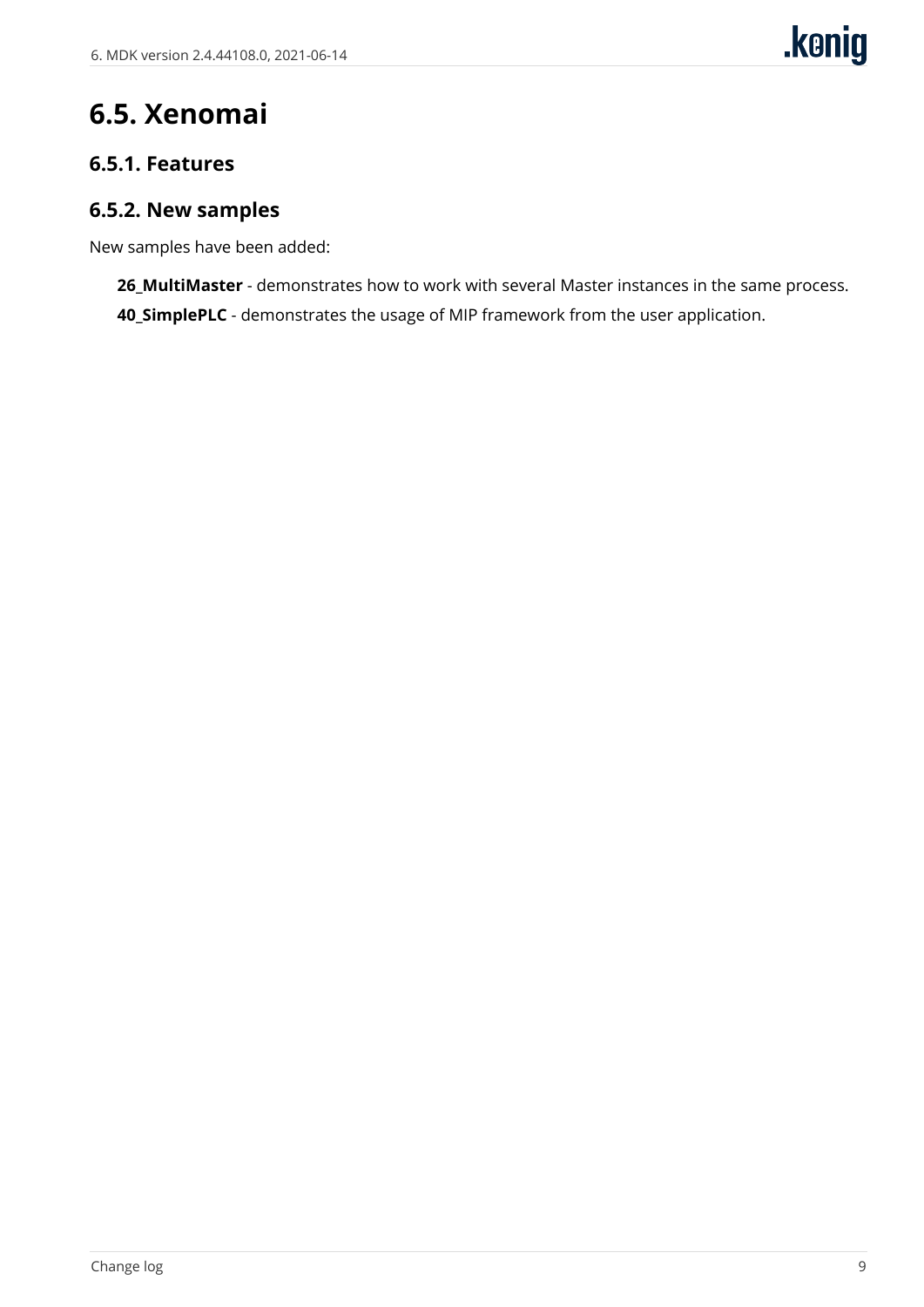# <span id="page-12-0"></span>.koniq

# **7. MDK for Rt-Preempt 2.4.44103.0, 2021-05-28**

### <span id="page-12-1"></span>**7.1. Features**

#### **7.1.1. Slave PDO indexes API**

Getting information on slave's PDO indexes via API. Added the following functions.

To get slave's Tx/Rx PDO indexes:

```
EcatSlaveGetPDOIndexes(hMaster, wSlaveFixedAddr, dwFlags, pdwSize,
pwIndexes)
```
**Where** 

IN hMaster - master handle

IN wSlaveFixedAddr- slave physical address

IN dwFlags - 1 - RxPdo, 2- TxPdo

IN/OUT pdwSize - buffer size (items) / actual items count

OUT pwIndexes - array to store indexes of the slave

To get information on slave's PDO indexes:

```
EcatSlaveGetPDOInfo(hMaster, wSlaveFixedAddr, wPdoIndex, pPDOInfo,
pdwNameSize, ptsNameBuff)
```
Where

IN hMaster - master handle

IN wSlaveFixedAddr- slave physical address

IN wPdoIndex - PDO index

OUT pPDOInfo - pointer to store slave PDO Information

IN/OUT pdwNameSiz - buffer size in characters / actual name size excluding '\0'

OUT ptsNameBuff- array to store indexes of the slave

To get information on PDO entries:

```
EcatSlaveGetPDOEntries(hMaster, wSlaveFixedAddr, wPdoIndex, pdwSize,
phVariables)
```
#### Where

IN hMaster - master handle

IN wSlaveFixedAddr- slave physical address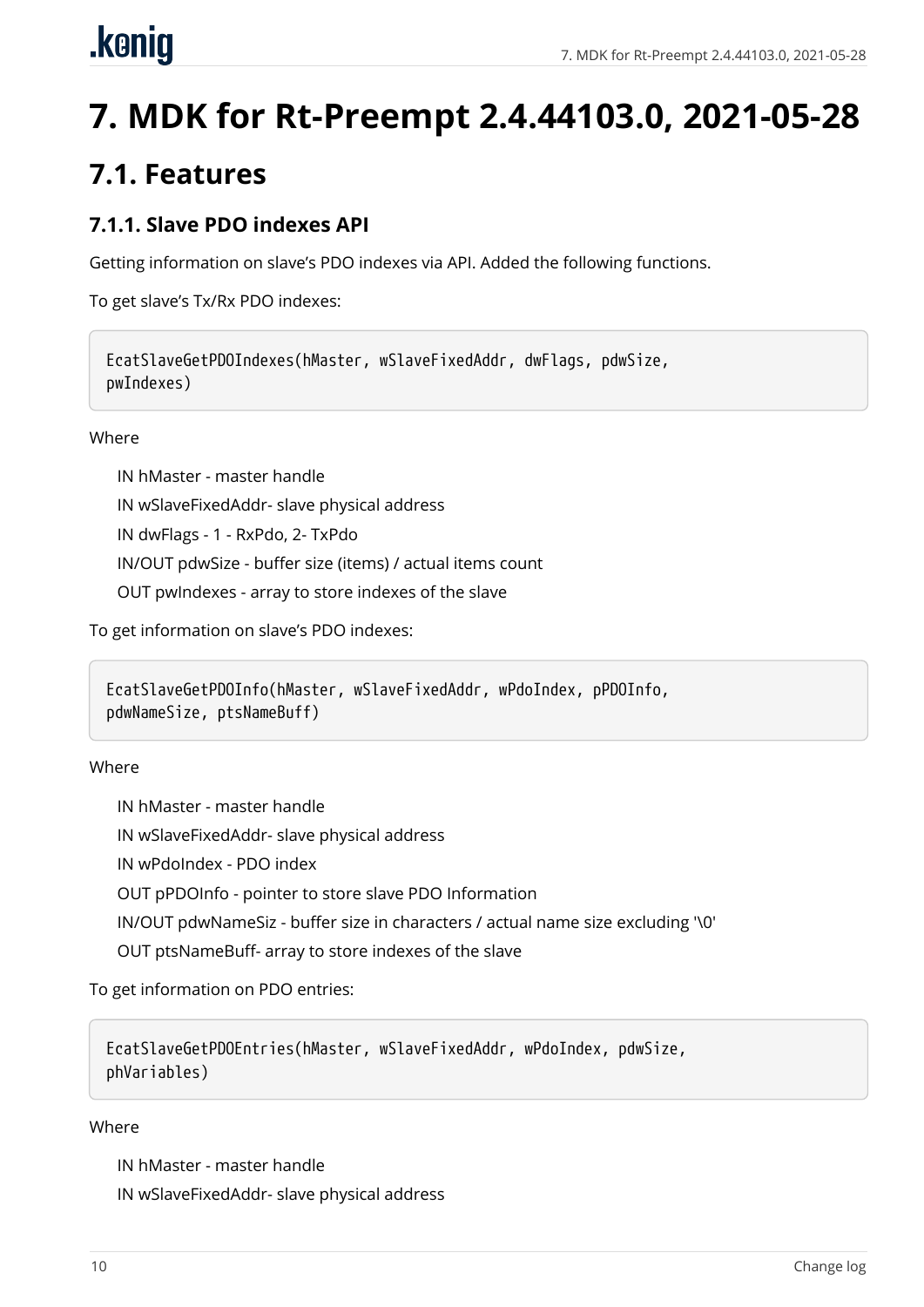IN wPdoIndex - PDO index

IN/OUT pdwSize - buffer size (items) / actual items count

OUT phVariables - array to store variable handles of the slave

To get an example of these functions usage, refer to 17\_SlaveValues sample which was updated with using new API functions and printing of PDO Information .

#### **7.1.2. IPv6 over EoE via INI parameter**

From now on it is possible to configure the use of IPv6 over EoE with the help of INI parameter. The parameter **ethdev.ipv6.master** was added. By default, its value is 0 that means the use of IPv6 is disabled. To enable it, set 1 to this parameter.

#### **7.1.3. RPC synchronization queue length INI parameter**

To configure the length of RPC server queue, INI parameter **rpc.syncqueue length** has been added.

#### **7.1.4. MIP 1.6 compatibility**

MRT 2.4 is compatible with MIP 1.6. From now on it is possible to install new version of MRT 2 with MIP 1.6. It allows using an application for MDK 1.6 with extended functionality of MRT 2.4.

### <span id="page-13-0"></span>**7.2. Fixed bugs**

• Failed to scan a big bus (with more then 500 slaves).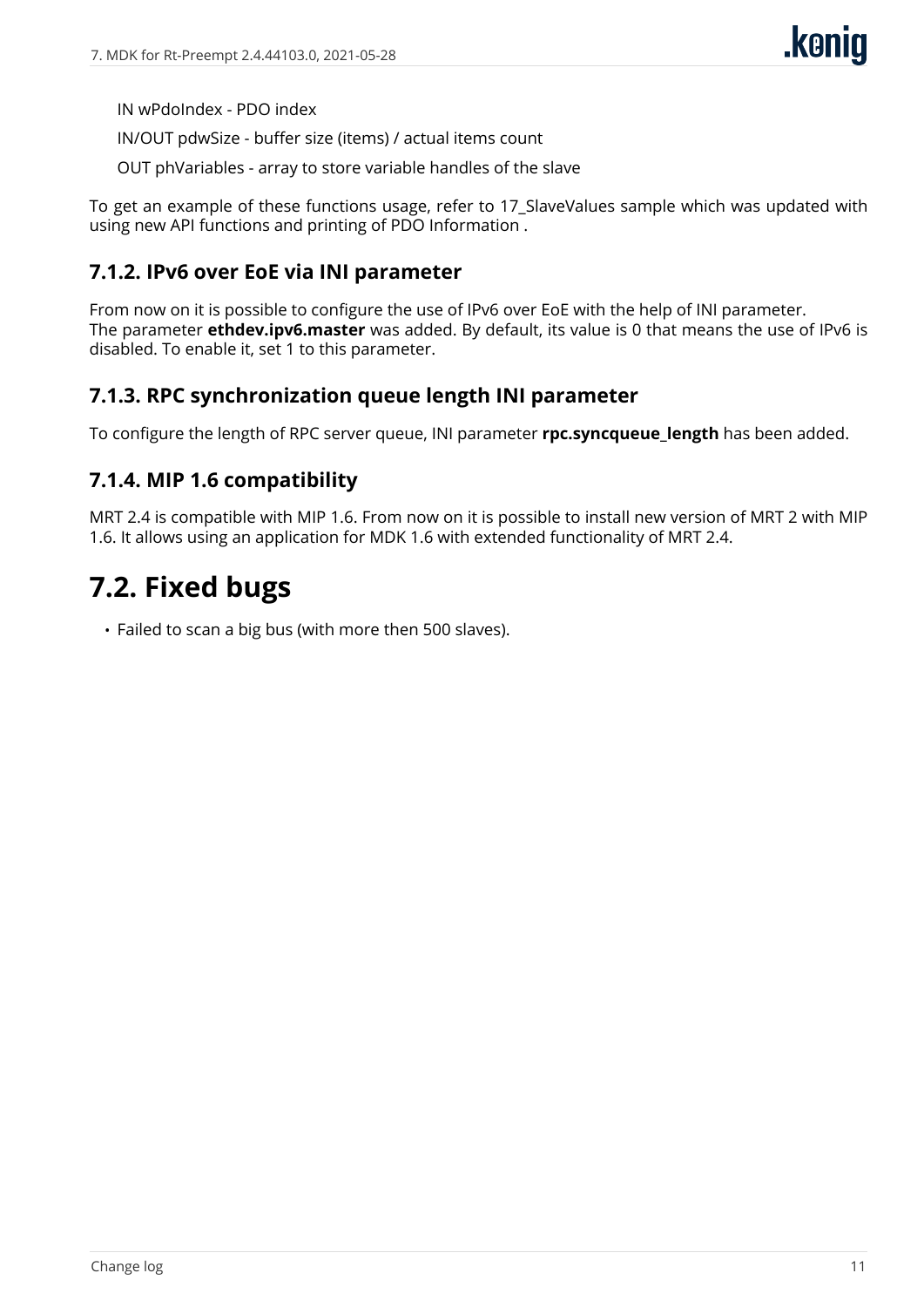# <span id="page-14-0"></span>.koniq

# **8. MDK for RTX64 2.4.44101.0, 2021-05-14**

### <span id="page-14-1"></span>**8.1. Features**

#### **8.1.1. Virtual COM improvements**

Added Virtual COM diagnostic messages. To get their description and remedies, refer to the Troubleshooting section in MRT Manual.pdf.

#### **8.1.2. IPv6 over EoE via INI parameter**

From now on it is possible to configure the use of IPv6 over EoE with the help of INI parameter.

The parameter **ethdev.ipv6.master** was added. By default, its value is 0 that means the use of IPv6.

#### **8.1.3. Slave PDO indexes API**

Getting information on slave's PDO indexes via API. Added the following functions.

To get slave's Tx/Rx PDO indexes:

```
EcatSlaveGetPDOIndexes(hMaster, wSlaveFixedAddr, dwFlags, pdwSize,
pwIndexes)
```
#### Where

IN hMaster - master handle IN wSlaveFixedAddr- slave physical address IN dwFlags - 1 - RxPdo, 2- TxPdo IN/OUT pdwSize - buffer size (items) / actual items count OUT pwIndexes - array to store indexes of the slave

To get information on slave's PDO indexes:

```
EcatSlaveGetPDOInfo(hMaster, wSlaveFixedAddr, wPdoIndex, pPDOInfo,
pdwNameSize, ptsNameBuff)
```
#### Where

IN hMaster - master handle IN wSlaveFixedAddr- slave physical address IN wPdoIndex - PDO index OUT pPDOInfo - pointer to store slave PDO Information IN/OUT pdwNameSiz - buffer size in characters / actual name size excluding '\0' OUT ptsNameBuff- array to store indexes of the slave

To get information on PDO entries: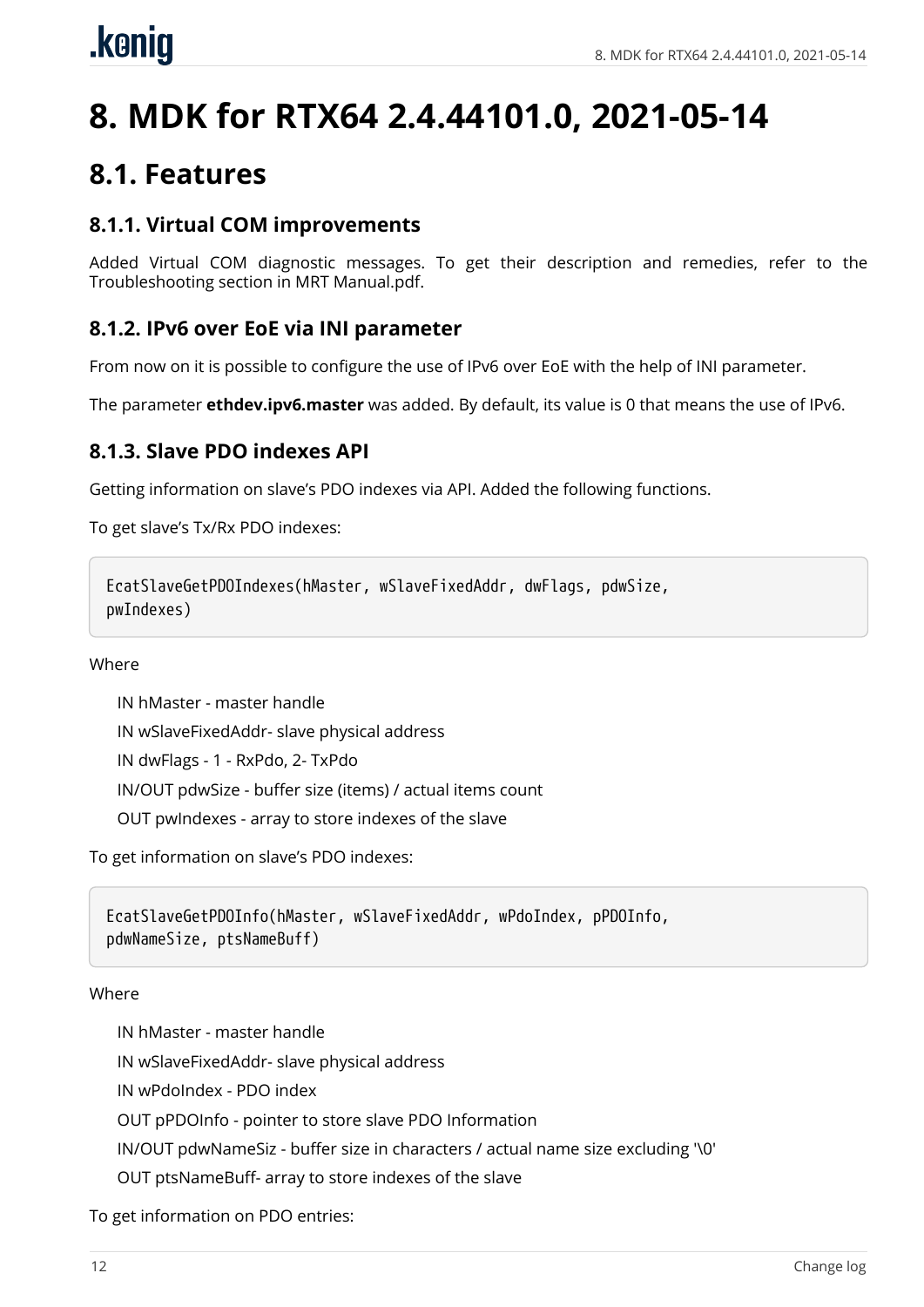EcatSlaveGetPDOEntries(hMaster, wSlaveFixedAddr, wPdoIndex, pdwSize, phVariables)

#### Where

IN hMaster - master handle

IN wSlaveFixedAddr- slave physical address

IN wPdoIndex - PDO index

IN/OUT pdwSize - buffer size (items) / actual items count

OUT phVariables - array to store variable handles of the slave

To get an example of these functions usage, refer to 17\_SlaveValues sample which was updated with using new API functions and printing of PDO Information .

#### **8.1.4. RPC synchronization queue length INI parameter**

To configure the length of RPC server queue, INI parameter **rpc.syncqueue length** has been added.

By default it is disabled. To enable it, set 1 to this parameter.

#### **8.1.5. MRT Installer improvement**

Implemented additional verification of NIC addresses set by the user for RTX and Windows sides.

The user will be notified when there is a conflict between set addresses.

For details on specifics of setting NIC addresses, refer to MDK.Readme.pdf.

### <span id="page-15-0"></span>**8.2. Fixed bugs**

- Master crashes while attaching to the bus on the load ENI stage.
- Wrong data delivery due to non-sequential mapping for pi delivery client.
- 19\_MailboxMultipleRequests sample crashes with an exception.
- Invalid configuration is created if there is a hot-plugged segment with another nested hot-plug segment.
- Exception appears on Master stop if Cable Redundancy was configured.
- Cannot initialize licensing.
- KPARTXFilterDrv crashes during initialization if there is a frame exchange on the NIС.
- Cannot start an external control task.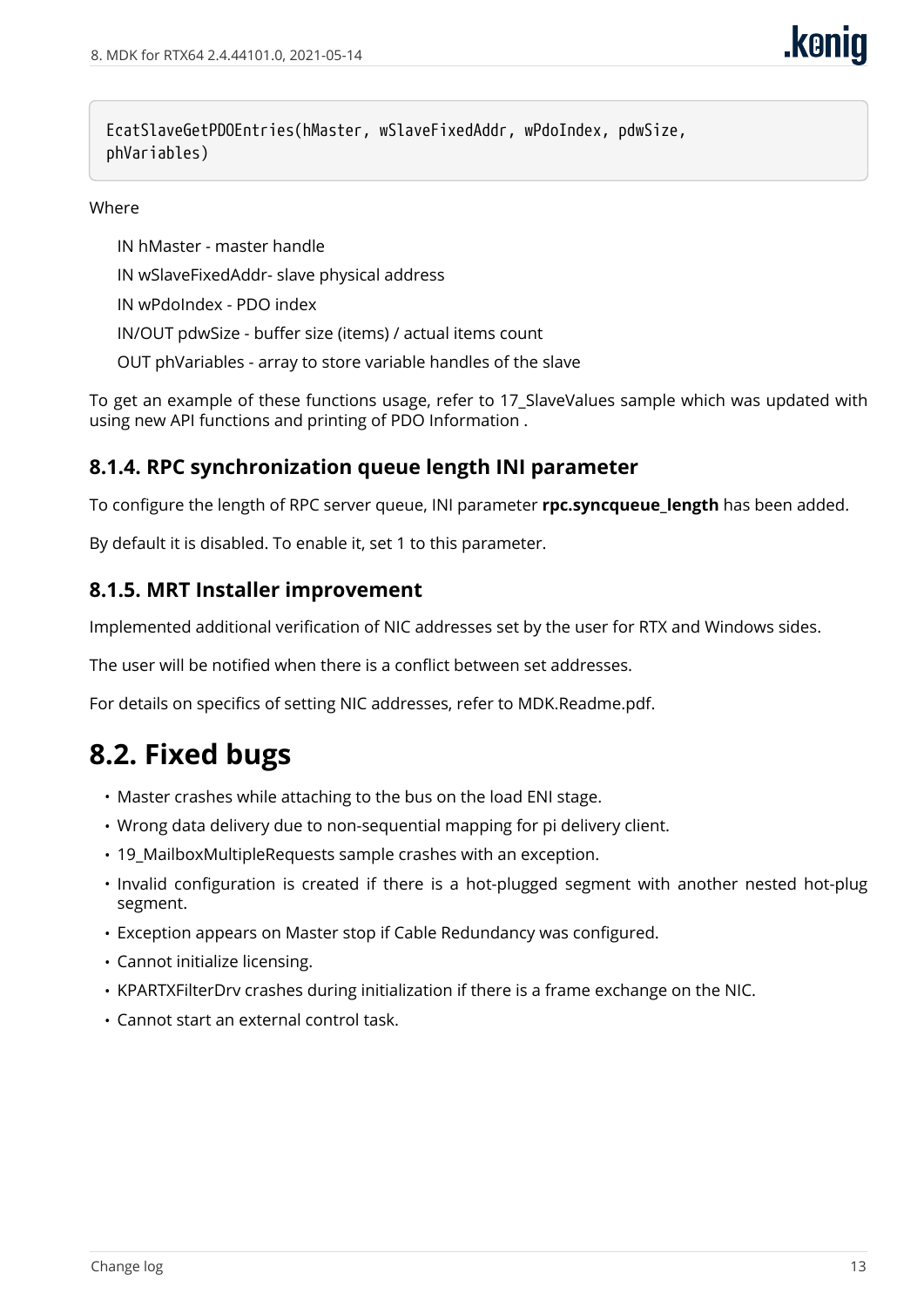# <span id="page-16-0"></span>.konig

# **9. MDK for Rt-Preempt 2.4.29549.0, 2020-12-14**

### <span id="page-16-1"></span>**9.1. Features**

#### **9.1.1. Timeouts handling improvement**

A new timer LocalTimeMonotonic has been added to avoid wrong handling of frame receive timeouts.

The corresponding variable nsLocalTimeMonotonic was added to Process Image.

### <span id="page-16-2"></span>**9.2. Fixed bugs**

• Wrong DL status is shown in slave's InfoData variable (<Slave>.InfoData.DL Status).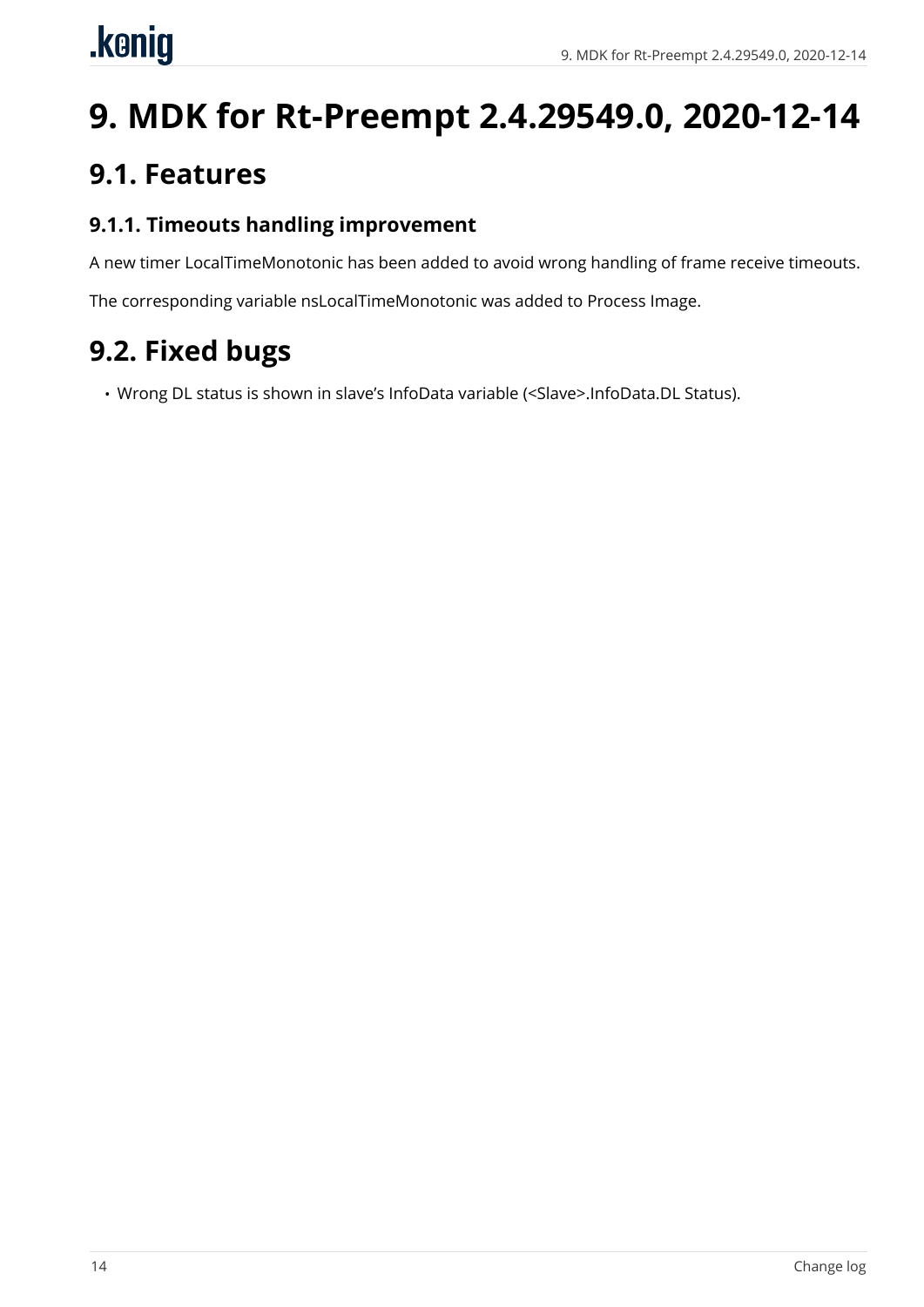## <span id="page-17-0"></span>**10. MDK for RTX64 2.4.37800.0, 2020-11-27**

### <span id="page-17-1"></span>**10.1. Features**

#### **10.1.1. Explicit identification improvements**

To speed-up slaves identification and reduce bus access methods, added a prohibition of explicit identification for devices which can be identified by their fixed address.

To reduce a Master start up time and the time of detecting topology changes, from now on a custom logic is used to read explicit identification value from the device.

#### **10.1.2. Dynamic configuration in 05\_ManualCycleHandling sample**

From now on 05\_ManualCycleHandling sample demonstrates how to dynamically allocate a configuration pool.

#### **10.1.3. Mailbox requests limit depending on slaves number**

Improved the way of setting mailbox requests limit.

From now on, if it is not set by the INI parameter **mailbox.maxrequestcount**, it is calculated depending on the number of slaves in the configuration which support mailbox communication.

#### **10.1.4. Default task queue calculation**

Implemented a mechanism of setting a default size of task queue (taskqueue.size parameter) depending on memory pool size (MemoryPoolSize parameter):

| Memory pool size, Mb | Task queue |
|----------------------|------------|
| $\ldots$ < 64        | 4096       |
| $64 \leq  \geq 256$  | 8192       |
| $256 \leq $          | 16384      |

#### **10.1.5. Up to 256 simultaneous slaves memory requests**

From now on the number of simultaneous requests for reading slave's memory is increased up to 256.

#### **10.1.6. Printing out INI parameters**

A possibility to print all Master initialization parameters has been added. INI parameter Verbose was added. When it is enabled (Verbose=1), all parameters specified in INI file are printed out at starting Master.

#### **10.1.7. New samples**

New samples have been added:

**23\_AC\_SlaveConfigSelect** - demonstrates how to use Autoconfigurator functionality.

**24\_DriveRotaionCiA402** - demonstrates how to work with Drive Rotation CiA402.

**26\_MultiMaster** - demonstrates how to work with several Master instances in the same process.

**40 SimplePLC** - demonstrates the usage of MIP framework from the user application.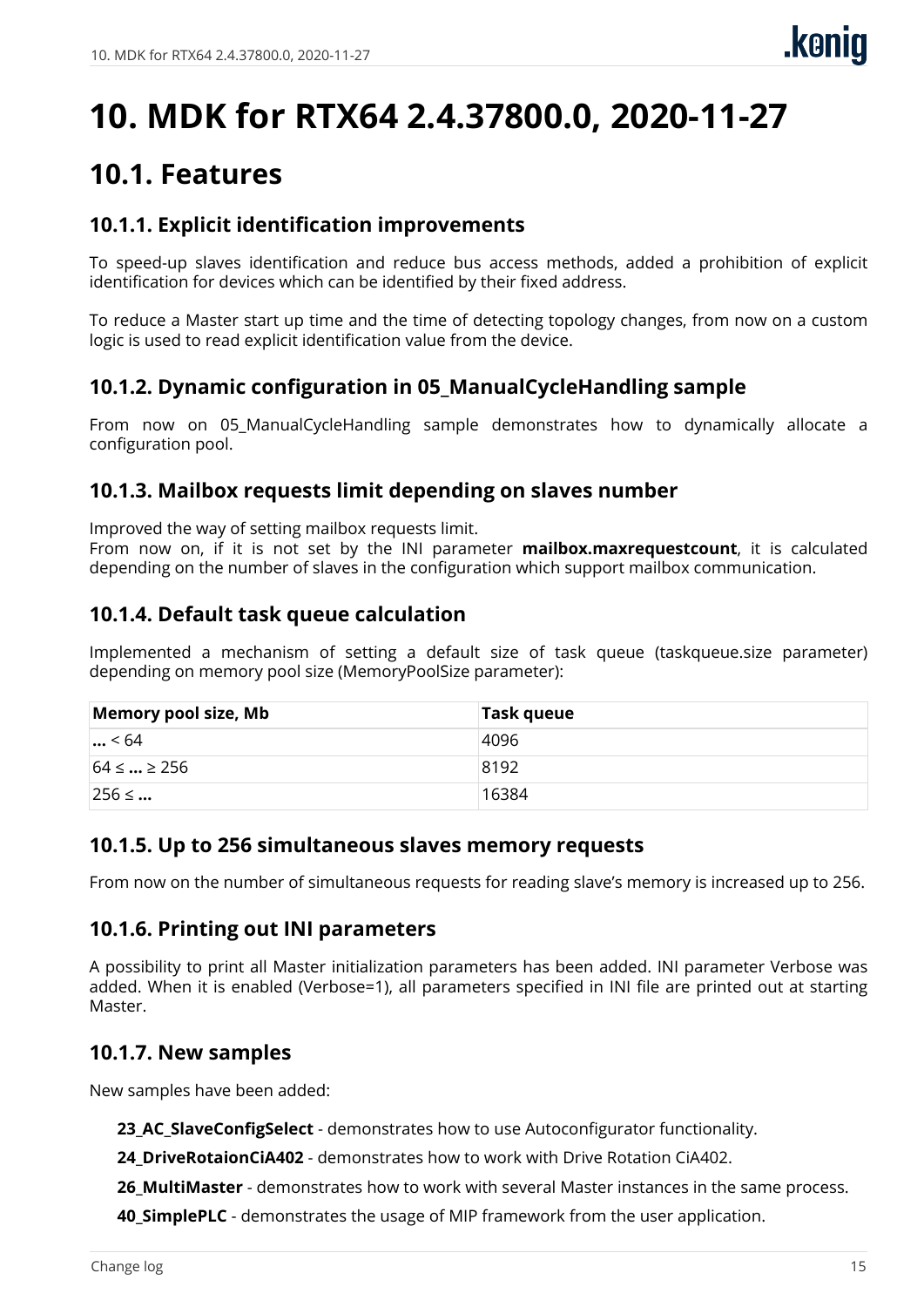#### **10.1.8. PI clients for reading / writing**

Added PI clients with corresponding variables for reading / writing into CAN Interface driver.

#### **10.1.9. Remote Autoconfigurator**

From now on it is possible to access to Autoconfigurator remotely. Added:

- RPC API for Autoconfigurator;
- ecatmkpa-python improvements to scan and configure master.

#### **10.1.10. Timed send support in samples**

From now on the samples ManualCycleHandling and MultipleCyclesHandling support timed send mode.

#### **10.1.11. RTX64 3.7 support**

From now on Master supports RTX64 version 3.7.

#### **10.1.12. MIP 1.6 compatibility**

MRT 2.4 is compatible with MIP 1.6. From now on it is possible to install new version of MRT 2 with MIP 1.6. It allows using an application for MDK 1.6 with extended functionality of MRT 2.4.

#### **10.1.13. 4-hour Demo time**

We increased time of Master operating in Demo mode and for Trial versions. From now on an operating time limitation is four hours.

#### **10.1.14. PI variable(s) for all inputs/outputs of the slave**

Added PI variable(s) for all inputs/outputs of the slave.

#### **10.1.15. Default transferring timeout calculation**

Implemented a mechanism of default transferring timeout (**t**) calculation:

```
t = MAX(MasterCycle*2, t_{min})
```
where  $t_{\text{min}}$ =10 ms

Therefore, **t=2\*MasterCycle** but not less than 10ms.

Such mechanism allows to implement fast system reaction and minimize frame lost due to delay in the system

#### **10.1.16. EoE support for Windows based OS**

From now on it is possible to communicate between a slave and the master which is running on Windows based host, using Ethernet over EtherCAT (EoE) protocol. The name of EoE adapter is set in the INI parameter **eoe.adapter** (default value is "opentaptun").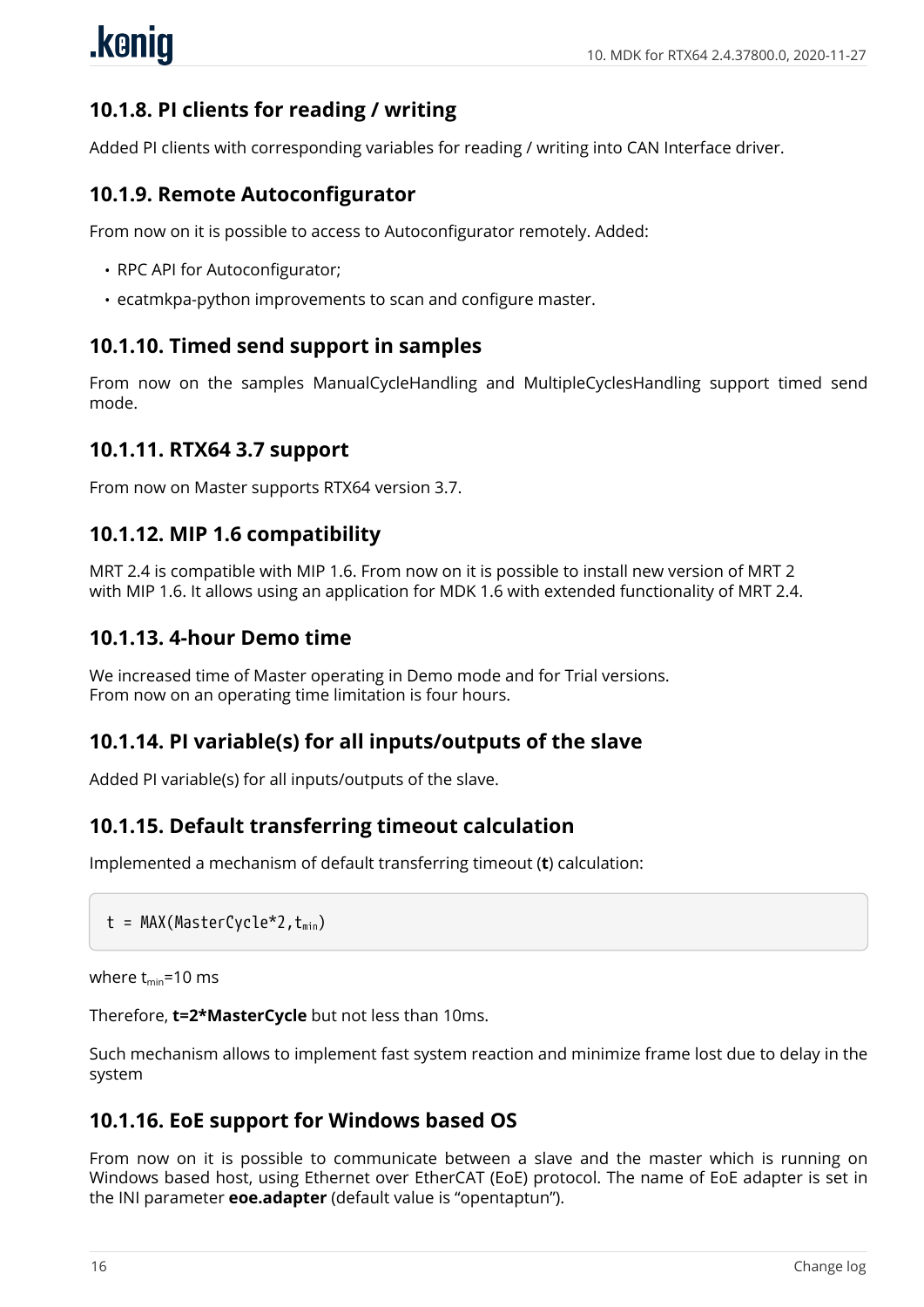#### **10.1.17. Timed send emulation with channel redundancy**

A special forwarded segment and a separate queue for forwarded segments have been added to support timed send with channel redundancy.

#### **10.1.18. Slaves configuration for Autoconfigurator in slavelib sub-folder**

From now on slaves configuration (uESI files generated in KPA EtherCAT Studio 2) should be in the slavelib sub-folder of either default folder or custom folder set in KPA AC\_ESI\_DIR\_NAME, depending what is used.

#### **10.1.19. New API call to get RPC properties**

New API call EcatRPCGetCapabilities has been added. It allows to get RPC API version and transport buffer size.

MKPA RPCCLIENT EXPORT ECAT RESULT EcatRPCGetCapabilities( IN ECAT\_WORD connectionID, OUT ECAT\_DWORD \* pdwApiVersion, OUT ECAT\_DWORD \* pdwCapabilities, OUT ECAT\_DWORD \* pdwTransportBufferSize);

where

**pdwApiVersion** - version of RPC API;

**pdwCapabilities** - reserved for future use;

**pdwTransportBufferSize** - maximum size of transport buffer (can be set in INI parameter).

#### **10.1.20. Asynchronous mailbox call EcatRPCReadMemoryByPosIndex**

From now on EcatRPCReadMemoryByPosIndex() is called asynchronously.

#### **10.1.21. Performance improvement**

System performance has been improved by implementing a static update of Process Image region objects.

It reduces CPU usage at switching slave state therefore make the switching faster.

#### **10.1.22. Mailbox improvement**

Improved work with Mailbox protocols:

- All mailbox operations are stopped at slave state changing.
- Mailbox request execution is stopped if slave is offline.
- CoE module re-factoring.

#### **10.1.23. EEPROM operations improvement**

During EEPROM operations slaves are accessed sequentially, one by one.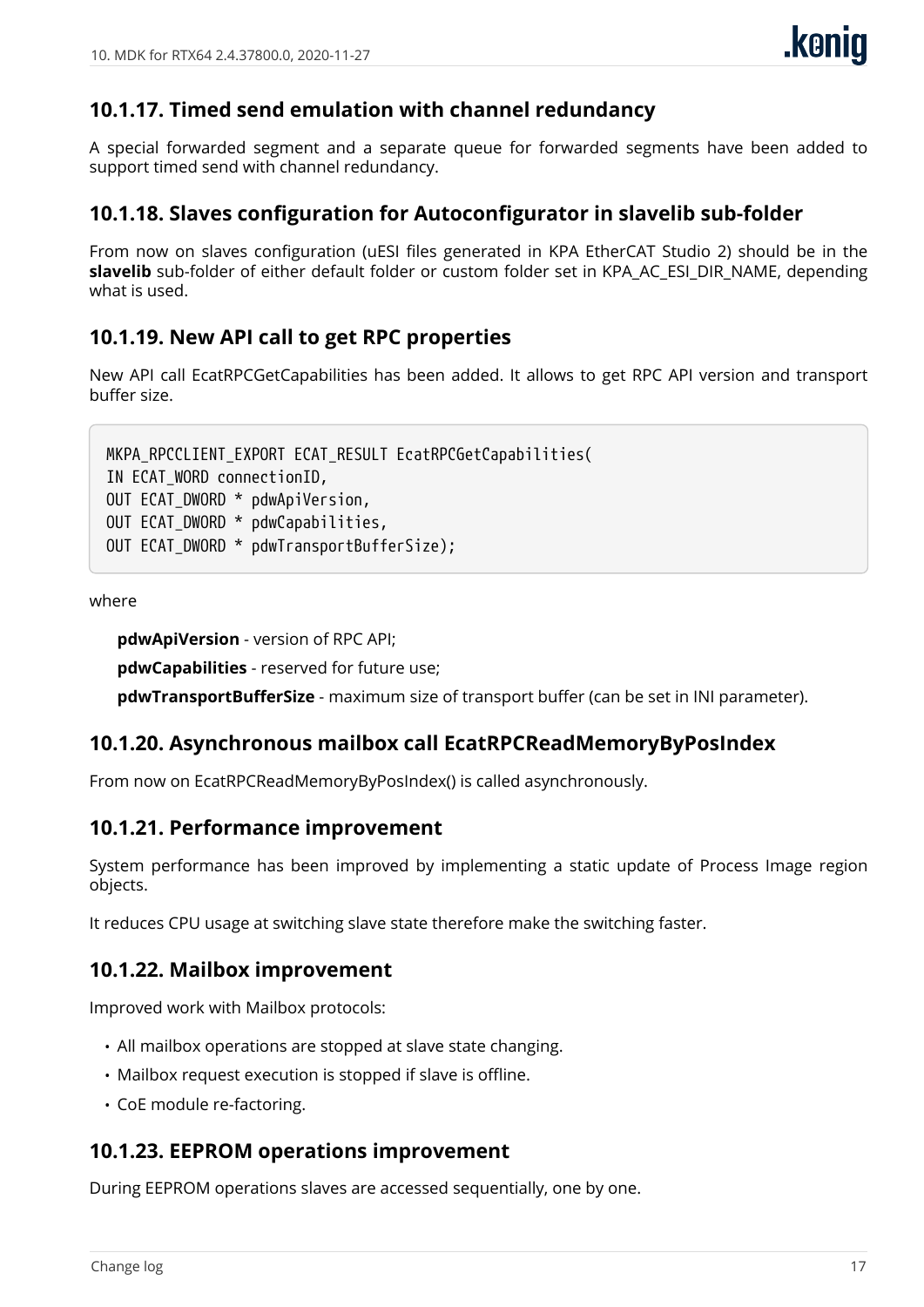#### **10.1.24. KPA Framework improvement**

Dynamic allocation and re-allocation of items in EcatSyncQueueLoopData have been added.

#### **10.1.25. Python application for RPC client**

New Python application to work with RPC client.

#### **10.1.26. Writing PI inputs API**

Added API functions EcatStartWriteInputs and EcatDoneWriteInputs to write Process Image inputs.

### <span id="page-20-0"></span>**10.2. Fixed bugs**

- Reading DL status cycles in case of cable redundancy break in the line.
- Framework initialization processes cycles (Init-OP cycle) if final initialization target is changed from "Ready" to "Request State".
- Memory leak happens at reading slave memory.
- No 'duplicate alias' events are printed by the sample or user application due to missing description of the event.
- A lot of Wrong Working counters events are generated.
- In case of second attempt of explicit identification for the same physical device it always accepts configured identification value regardless of the result of the value check.
- Command size limit is not checked while parsing ENI file and building a frame.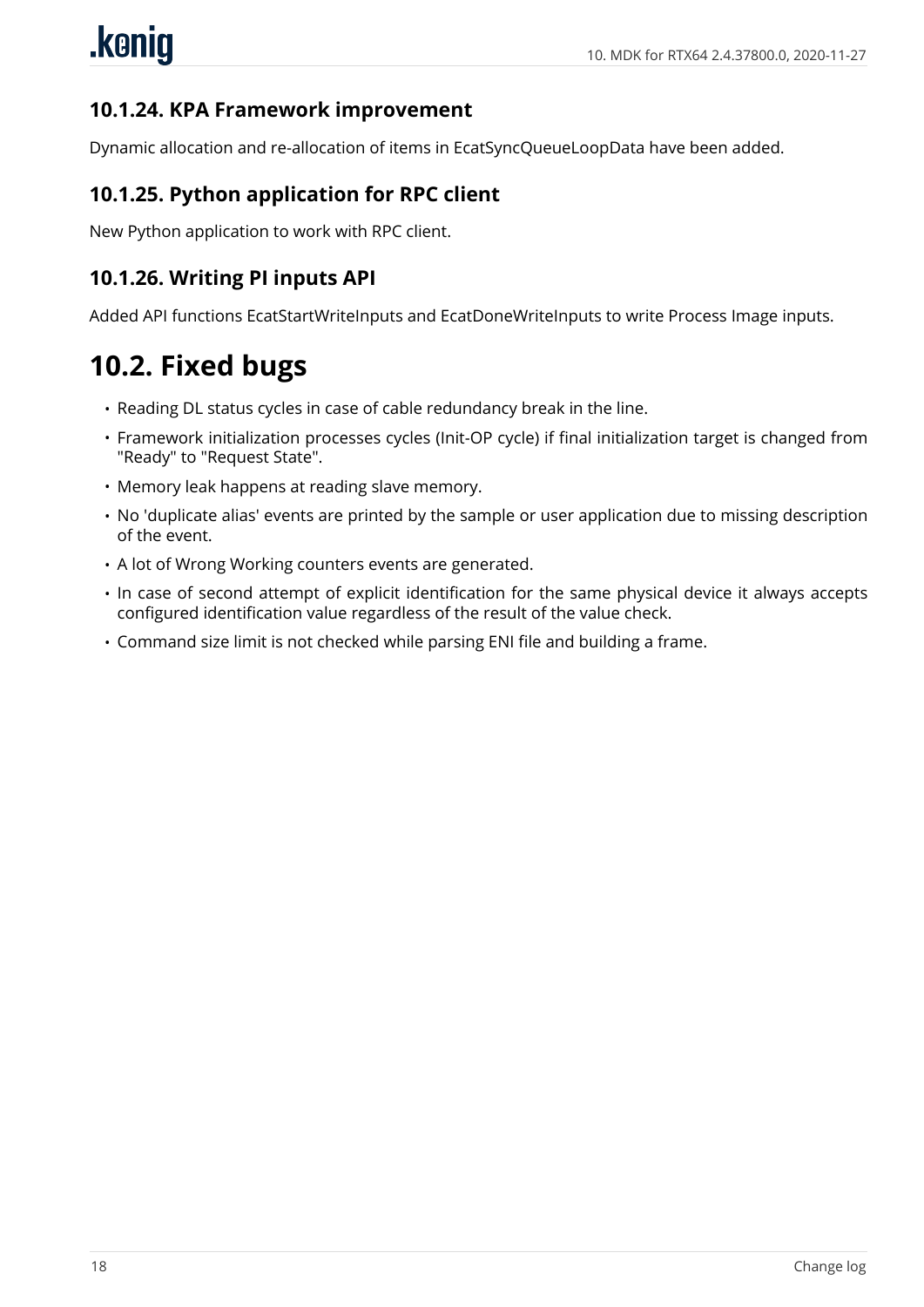## <span id="page-21-0"></span>**11. MDK version 2.4.29528.0, 2020-10-29**

### <span id="page-21-1"></span>**11.1. Common**

#### **11.1.1. Features**

#### **11.1.1.1. Explicit identification improvement**

To speed-up slaves identification and reduce bus access methods, added a prohibition of explicit identification for devices which can be identified by their fixed address.

#### **11.1.1.2. Auto-start RPC server in the 08\_RPCServer sample**

In order to simplify RPC server start/stop procedure, added a new template parameter PARAM\_MASTER\_RPC\_SERVER\_CREATE.

Set this parameter to enable automatic start/stop of RPC server with specified port number (default: 5000). Then Master Processor itself starts RPC server at Master creating and stops it at Master destroying.

#### **11.1.1.3. Mailbox requests limit depending on slaves number**

Improved the way of setting mailbox requests limit. From now on, if it is not set by the INI parameter **mailbox.maxrequestcount,** it is calculated depending on the number of slaves in the configuration which support mailbox communication.

#### **11.1.1.4. Dynamic configuration in 05\_ManualCycleHandling sample**

From now on 05\_ManualCycleHandling sample demonstrates how to dynamically allocate a configuration pool.

#### **11.1.2. Fixed bugs**

- No 'duplicate alias' events are printed by the sample or user application due to missing description of the event.
- A lot of Wrong Working counters events are generated.
- Exception happens on mailbox call if slave physical address is 0.
- Exception may happen on Master exit if mailbox communication is enabled.
- In case of second attempt of explicit identification for the same physical device it always accepts configured identification value regardless of the result of the value check.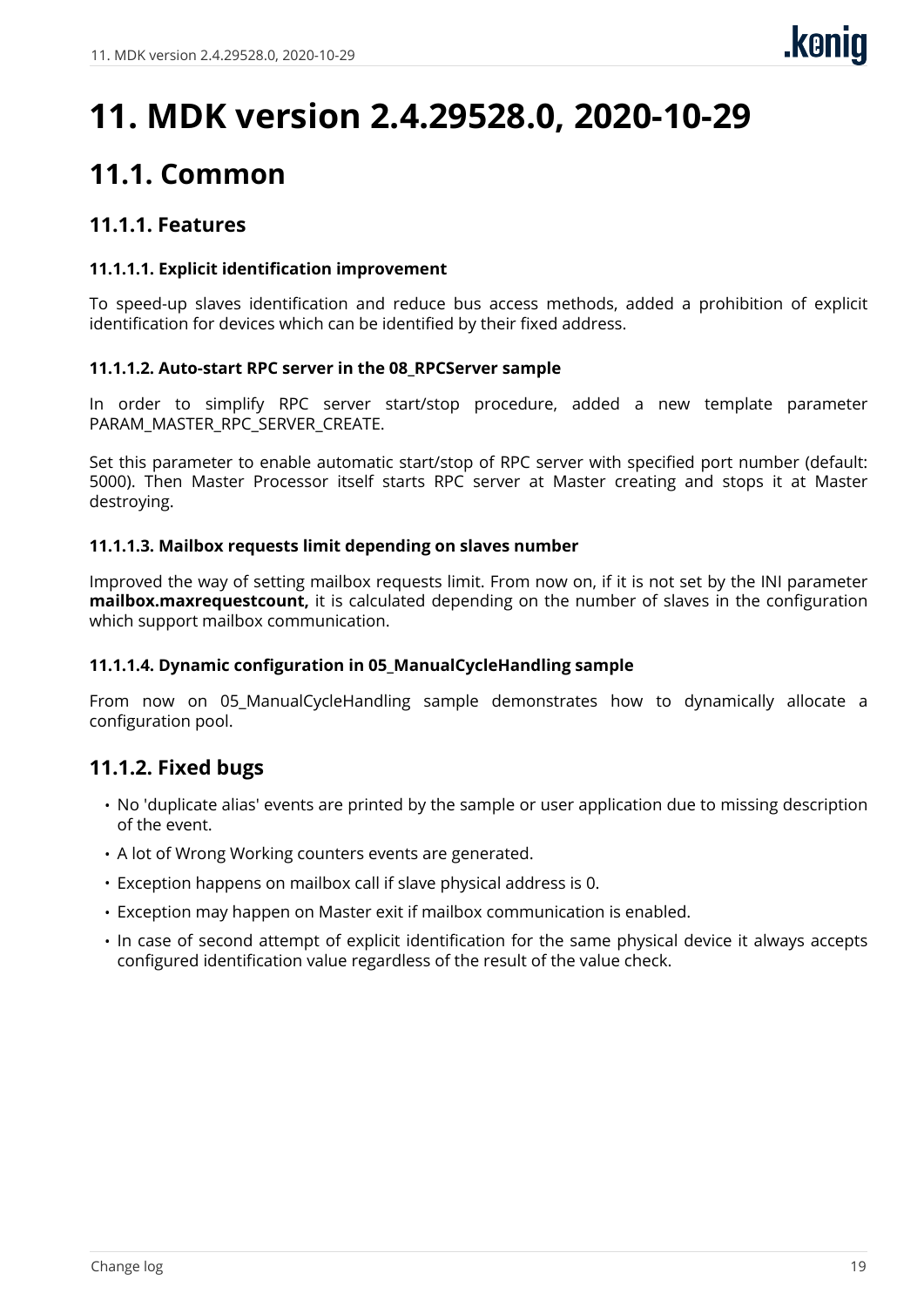# <span id="page-22-0"></span>**12. MDK version 2.4.29520.0, 2020-09-25**

### <span id="page-22-1"></span>**12.1. Common**

#### **12.1.1. Feature**

#### **12.1.1.1. Timed send emulation with channel redundancy**

A special forwarded segment and a separate queue for forwarded segments have been added to support timed send with channel redundancy.

#### **12.1.1.2. Custom logic for reading explicit identification value**

From now on a custom logic is used to read explicit identification value from the device.

It reduces a Master start up time and the time of detecting topology changes.

#### **12.1.1.3. Operations retry at frame losing**

Added a mechanism to repeat the operation (command send, EEPROM read, memory read etc.) when frame is lost. To set number of tries, a new parameter **scheduler.retries** was added to INI file, default value is 3.

#### **12.1.1.4. Default transferring timeout calculation**

Implemented a mechanism of default transferring timeout (**t**) calculation:

```
t = MAX(MasterCycle*2, t_{min})
```
where  $t_{min}$ =10 ms

Therefore, t=2\*MasterCycle but not less than 10ms.

Such mechanism allows to implement fast system reaction and minimize frame lost due to delay in the system.

#### **12.1.1.5. Default task queue calculation**

Implemented a mechanism of setting a default size of task queue (taskqueue.size parameter) depending on memory pool size (MemoryPoolSize parameter):

| Memory pool size, Mb | Task queue |
|----------------------|------------|
| $\ldots$ < 64        | 4096       |
| $64 \leq  \geq 256$  | 8192       |
| $256 \leq $          | 16384      |

#### **12.1.1.6. Up to 256 simultaneous slaves memory requests**

From now on the number of simultaneous requests for reading slave's memory is increased up to 256.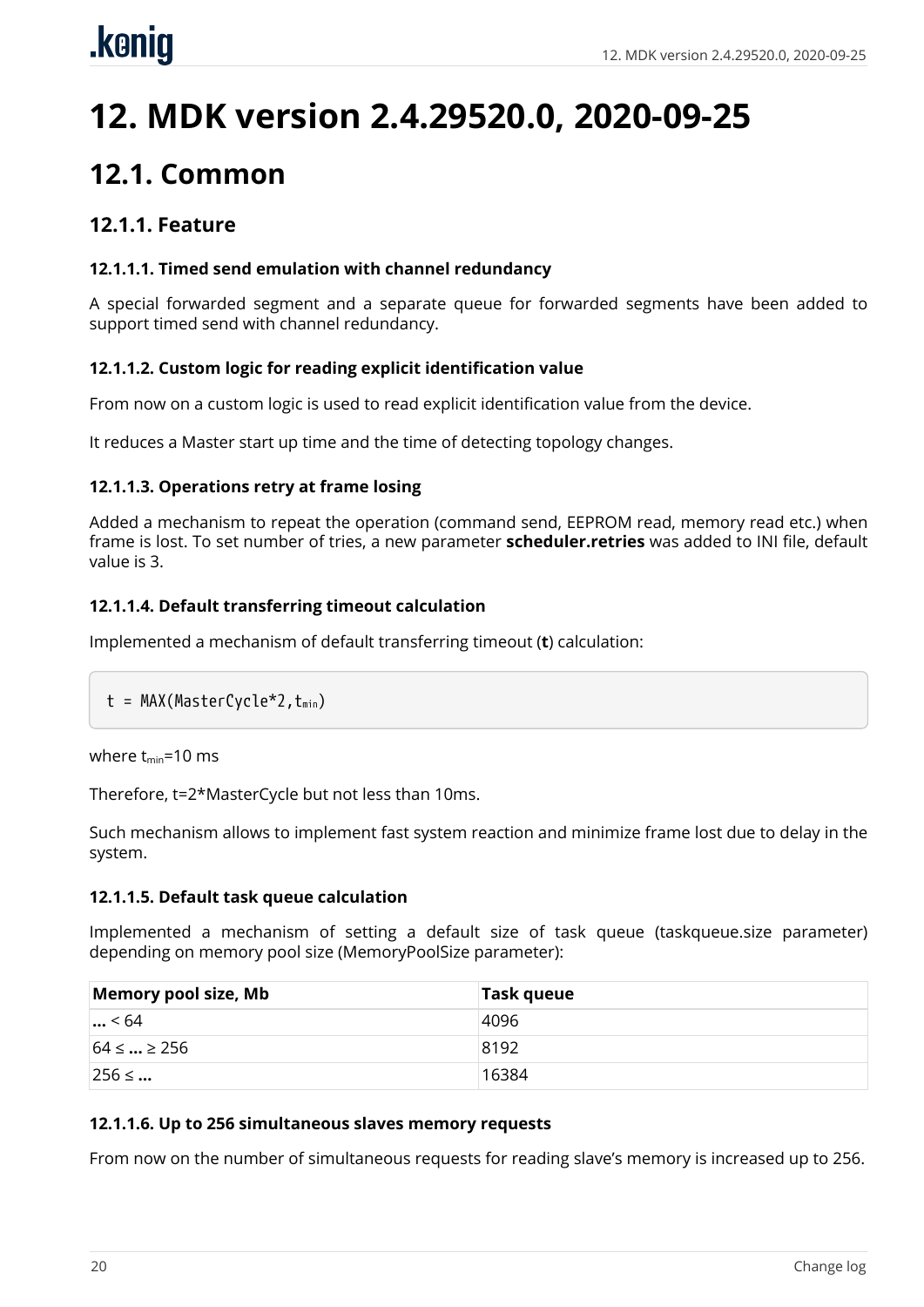

#### **12.1.1.7. Printing out INI parameters**

A possibility to print all Master initialization parameters has been added. INI parameter **Verbose** was added. When it is enabled (Verbose=1), all parameters specified in INI file are printed out at starting Master.

#### **12.1.1.8. New error code**

ECAT\_E\_FRAME\_CMD\_SIZE\_LIMIT is new error code means "Process frame error: the command size is too big to be placed into the frame".

#### **12.1.1.9. INI file extension**

New initialisation parameters have been added to configure Master using its INI file.

**ss.eeprom.maxrequests** - maximum number of simultaneously serviced EEPROM requests

**transition.maxcommandsperslave** - maximum number of commands to be sent to slave at a time.

**scheduler.oncepercycle** - schedule one driver send request per cycle.

**scheduler.queueing.timeout.cycles** - number of master cycles for queuing timeout.

Updated default values of the following parameters:

DrvTxAffinity=1, DrvRxAffinity=1, threads.count=3, threads.0.executors=rt, threads.0.priority=15, threads.0.affinity=2, threads.1.executors=work, threads.1.priority=2, threads.2.executors=sync,sys, threads.2.priority=15, scheduler.oncepercycle=1, scheduler.allatonce=1, ecatrouter.fwd.postponed=1, topology.maxconcurrentcmds=100, transition.maxcommandsperslave=100, transition.slavetransitionattempts=0.

#### **12.1.1.10. Slaves configuration for Autoconfigurator in slavelib sub-folder**

From now on slaves configuration (uESI files generated in KPA EtherCAT Studio 2) should be in the **slavelib** sub-folder of either default folder or custom folder set in KPA\_AC\_ESI\_DIR\_NAME, depending what is used.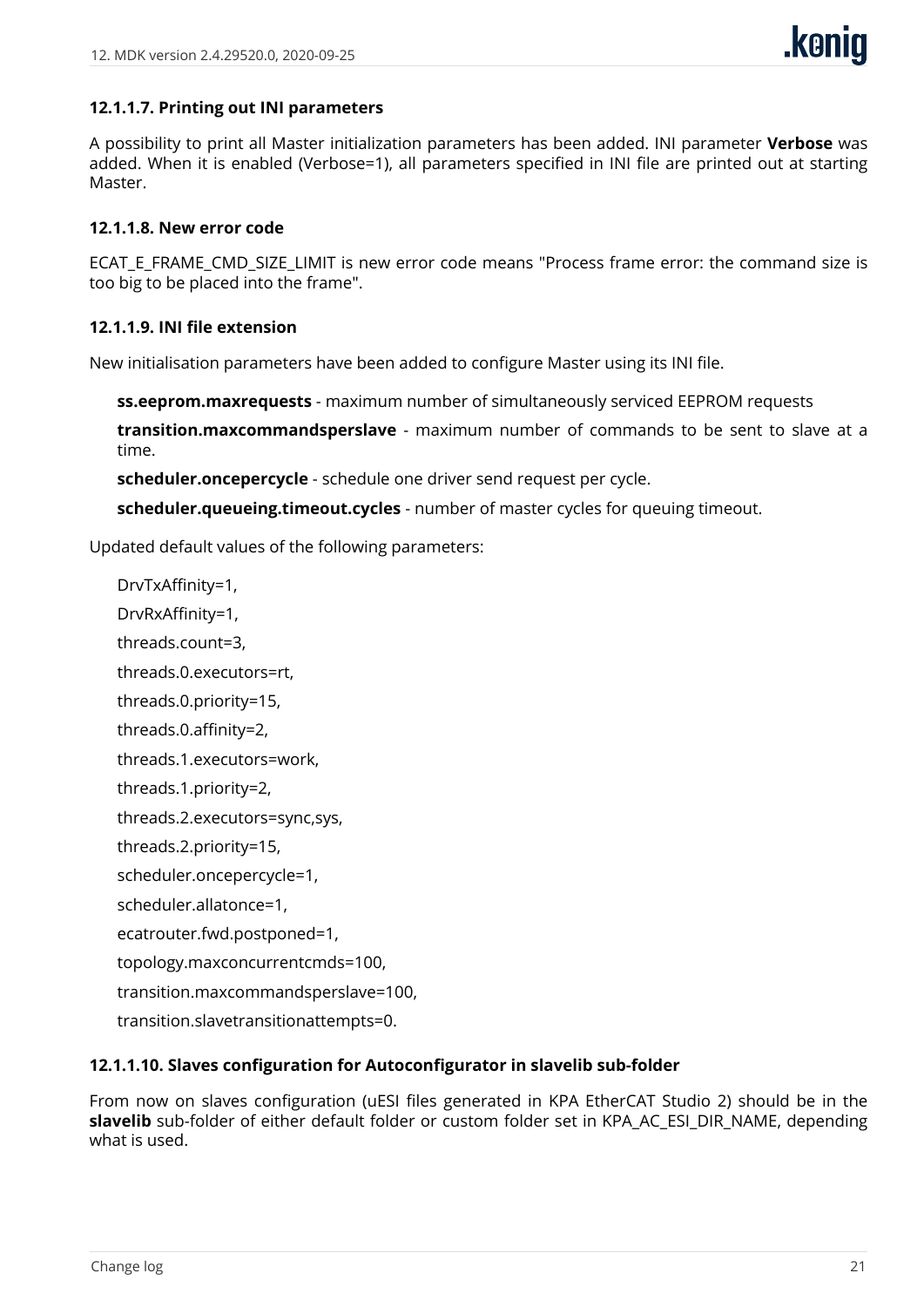

#### **12.1.1.11. New API call to get RPC properties**

New API call EcatRPCGetCapabilities has been added. It allows to get RPC API version and transport buffer size.

MKPA\_RPCCLIENT\_EXPORT ECAT\_RESULT EcatRPCGetCapabilities( IN ECAT\_WORD connectionID, OUT ECAT\_DWORD \* pdwApiVersion, OUT ECAT\_DWORD \* pdwCapabilities, OUT ECAT\_DWORD \* pdwTransportBufferSize);

#### where

pdwApiVersion - version of RPC API

pdwCapabilities - reserved for future use

pdwTransportBufferSize - maximum size of transport buffer (can be set in INI parameter )

#### **12.1.1.12. Asynchronous mailbox call EcatRPCReadMemoryByPosIndex**

From now on EcatRPCReadMemoryByPosIndex() is called asynchronously.

#### **12.1.1.13. Performance improvement**

System performance has been improved by implementing a static update of Process Image region objects.

It reduces CPU usage at switching slave state therefore make the switching faster.

#### **12.1.1.14. Mailbox improvement**

Improved work with Mailbox protocols:

- All mailbox operations are stopped at slave state changing.
- Mailbox request execution is stopped if slave is offline.
- CoE module re-factoring.

#### **12.1.2. EEPROM operations improvement**

During EEPROM operations slaves are accessed sequentially, one by one.

#### **12.1.2.1. KPA Framework improvement**

Dynamic allocation and re-allocation of items in EcatSyncQueueLoopData have been added.

#### **12.1.2.2. Fault notifications improvement**

Separate error codes have been added to handle memory pool fails during Master initialization and to notify about certain functionality unsupported by KPA network driver.

#### **12.1.2.3. Python application for RPC client**

New Python application to work with RPC client.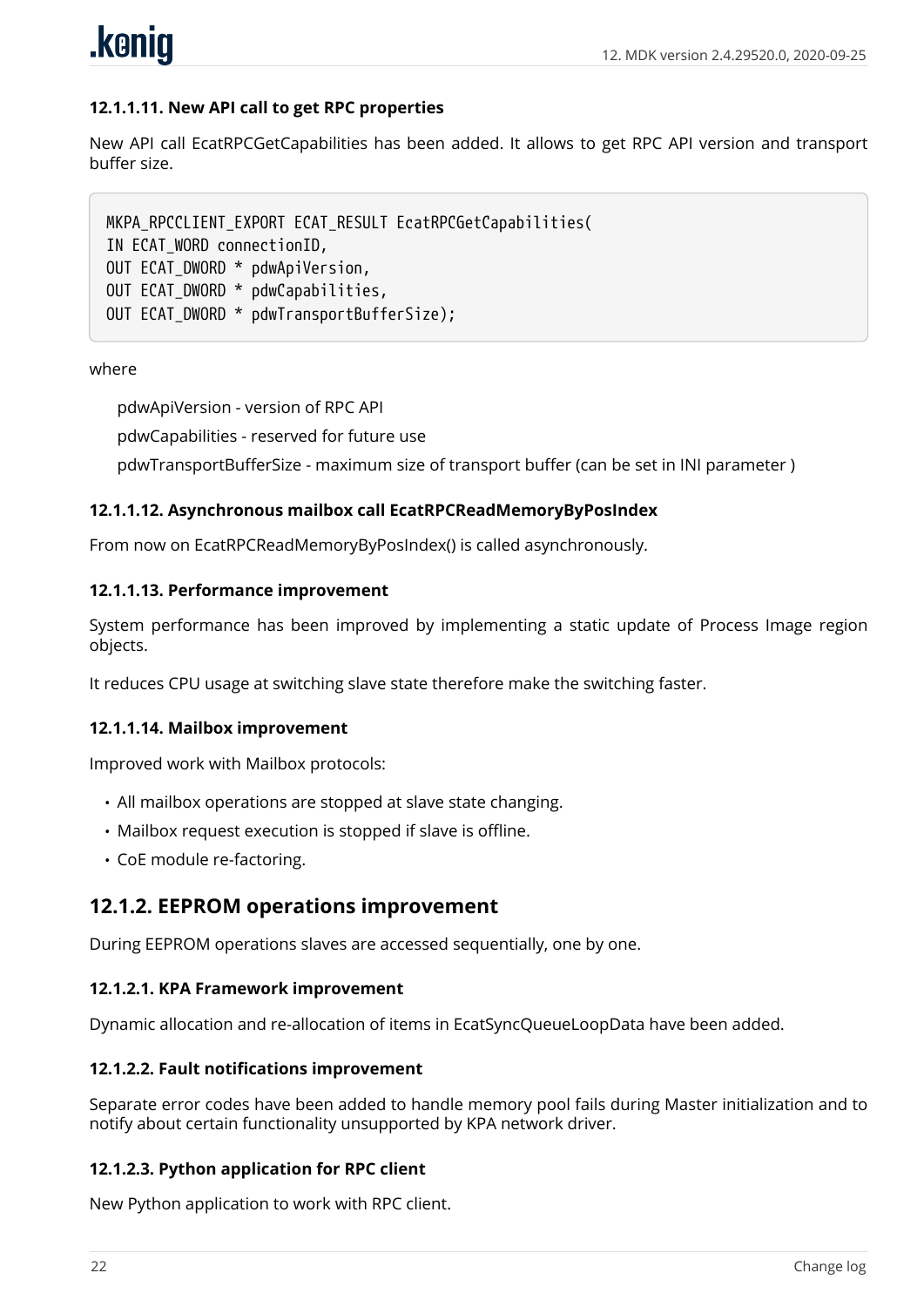#### **12.1.3. Fixed bugs**

- Mailbox counter is reset on any Slave state transition.
- Exception happens on the attempt to close a network adapter while working in timed send emulation mode.
- Repeated FoE Download operation fails with error after an interrupted attempt.
- Multimaster functionality is not available when timed send emulation is enabled.
- ECAT E\_FRAME\_SEND\_TIMEOUT happens on big configuration in ECAT send scheduler
- Master crashes after requesting state if Distributed Clock is enabled.
- Cycle time is up to one second while transferring from Pre-Operational to Safe-Operational states.
- Sending of multiple frames takes a lot of time.
- Getting of adapters list causes master cycle delay.
- Task queue overflow happens at scanning big bus configuration.
- Resource Manager bug fix.
- Command size limit is not checked while parsing ENI file and building a frame.
- Wrong order of master modules de-initialization.
- Fast reaction on slave requested state change, auto-recovery cycle should be aborted when a new state has been required.
- Maximum frame size: incorrect procedures of its calculation and usage for real-time context.
- Last slave on the bus is missing or not recognized.
- Memory leak happens at reading slave memory.

### <span id="page-25-0"></span>**12.2. Windows**

#### **12.2.1. Features**

#### **12.2.1.1. EoE support for Windows based OS**

From now on it is possible to communicate between a slave and the master which is running on Windows based host, using Ethernet over EtherCAT (EoE) protocol.

The name of EoE adapter is set in the INI parameter **eoe.adapter** (default value is "opentaptun").

#### **12.2.1.2. New variable to share data folder**

Now to set shared data folder, the environment variable ECAT\_MASTER\_MAKE\_DATA\_FOLDER\_SHARE is used instead of CFG\_SHAREDATADIR.

#### **12.2.1.3. Review of Windows PCAP driver usage**

Improved safety, synchronization and performance of PCAP driver usage.

#### **12.2.2. Fixed bugs**

- Master default folder is not available in the network.
- Attach to Master configured with non-existing network card is successful.

**kanin**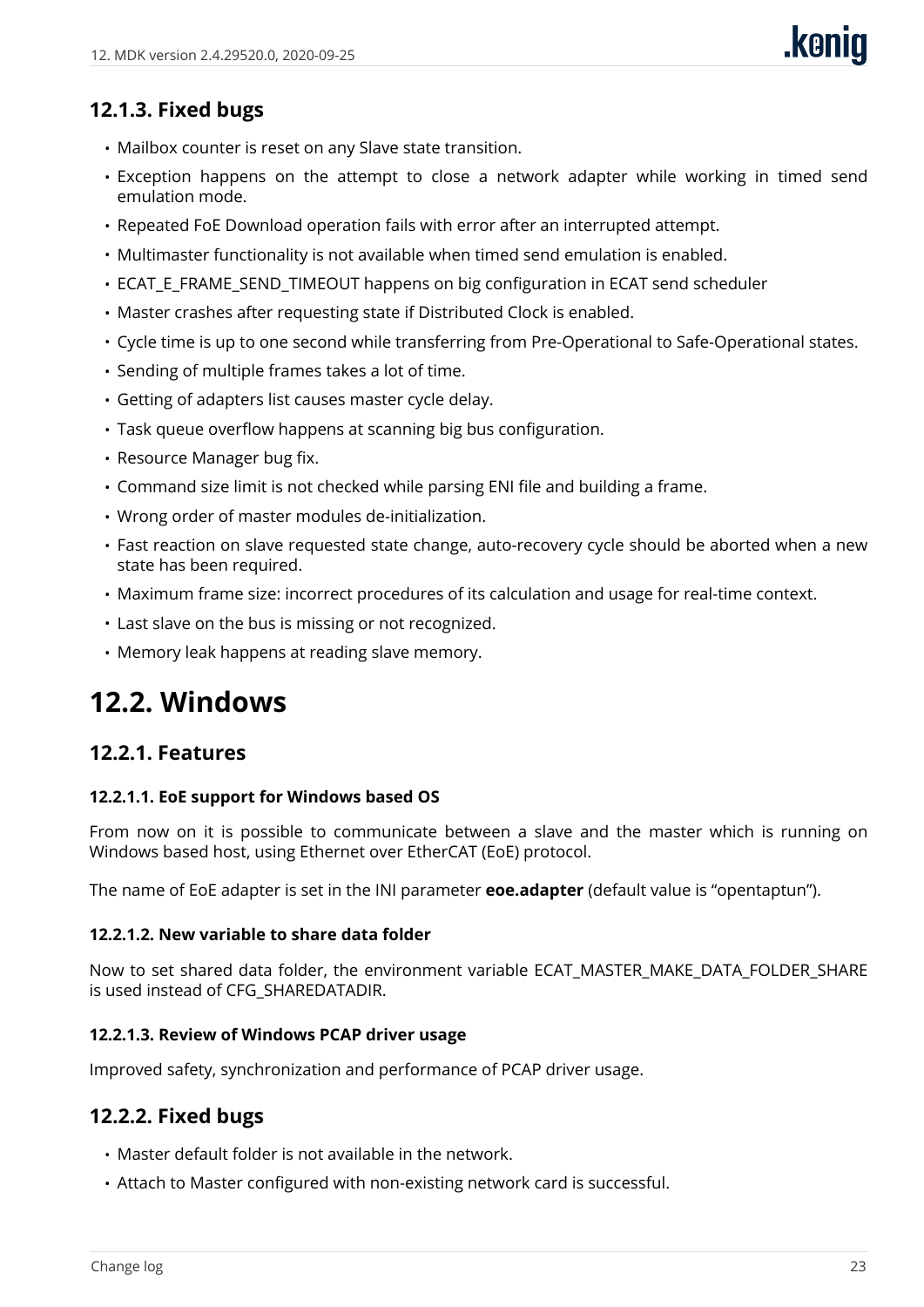# <span id="page-26-0"></span>**13. MDK for INtime 2.4.26504.0, 2020-06-18**

### <span id="page-26-1"></span>**13.1. Features**

#### **13.1.1. MIP samples installation improvement**

MIP samples were moved to the Program Data folder and from now on you can install samples for different versions of MS Visual Studio among 2013, 2015 or 2017 which installed on your PC. Also, it is possible to rebuild installed samples for a new version of MS Visual Studio by using the **Change** option of MIP installer.

For details, refer to MDK Readme (MIP installation).

#### **13.1.2. New samples**

New samples have been added:

**26\_MultiMaster** - demonstrates how to work with several Master instances in the same process.

**40\_SimplePLC** - demonstrates the usage of MIP framework from the user application.

#### **13.1.3. Slaves configuration for Autoconfigurator in slavelib sub-folder**

From now on slaves configuration (uESI files generated in KPA EtherCAT Studio 2) should be in the **slavelib** sub-folder of either default folder or custom folder set in KPA\_AC\_ESI\_DIR\_NAME, deppending what is used.

#### **13.1.4. Printing out INI parameters**

A possibility to print all Master initialization parameters has been added. INI parameter **Verbose** was added. When it is enabled (Verbose=1), all parameters specified in INI file are printed out at starting Master.

#### **13.1.5. Fault notifications improvement**

Separate error codes have been added to handle memory pool fails during Master initialization and to notify about certain functionality unsupported by KPA network driver.

### <span id="page-26-2"></span>**13.2. Fixed bugs**

- API Help item in the Start menu is displayed with a wrong name.
- Slaves follow master state if transition.disableslavefollowstate=1.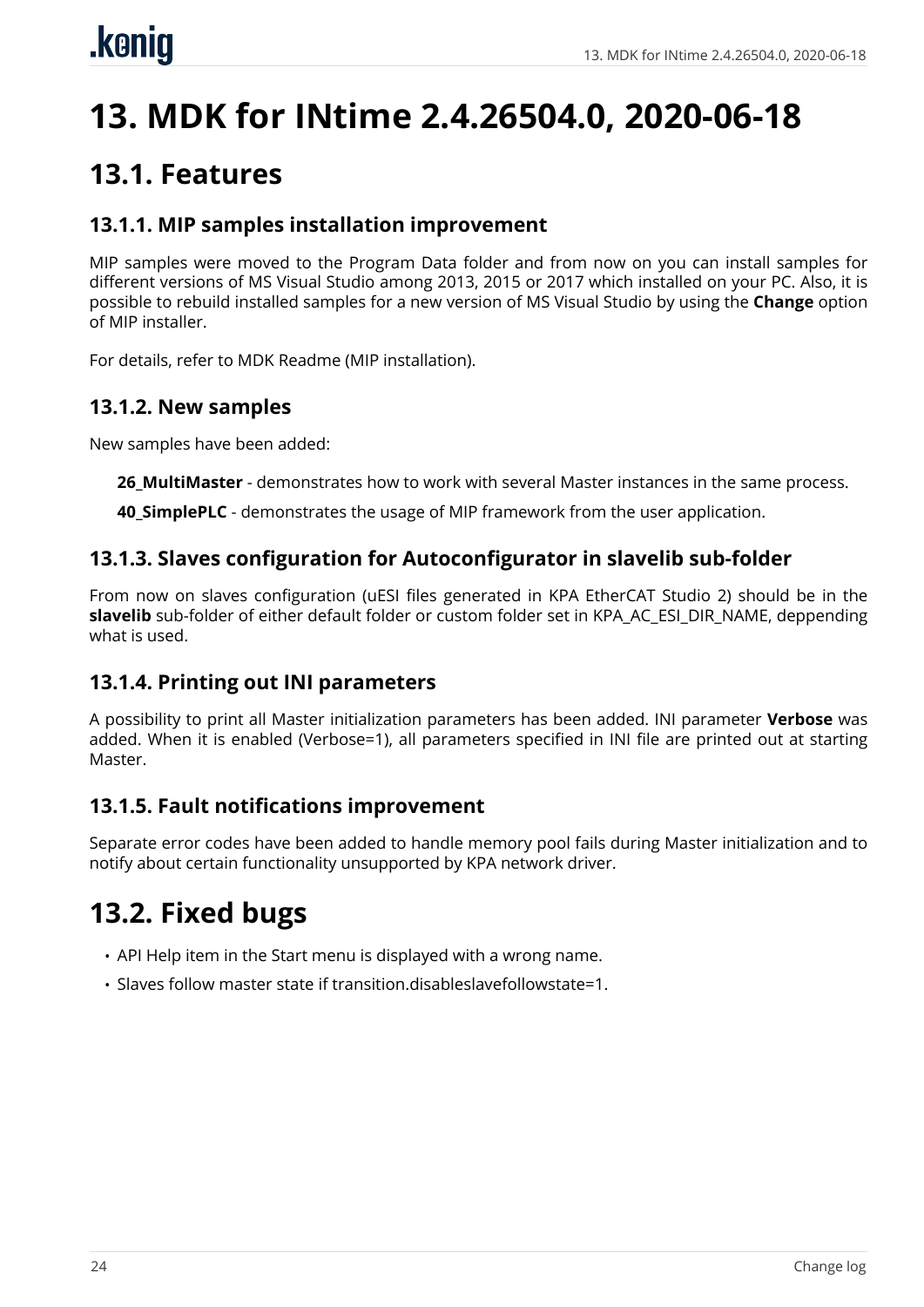## <span id="page-27-0"></span>**14. MDK for Windows 2.4.25003.0, 2020-05-25**

### <span id="page-27-1"></span>**14.1. Features**

#### **14.1.1. Autoconfigurator**

A possibility to configure the bus on the fly has been added. The Online Configuration module (Auto Configurator) allows the user application to create a bus configuration by applying slave's configuration provided by its vendor (EtherCAT Slave Information - ESI) or an extended slave's configuration generated by KPA EtherCAT Studio (user's ESI - uESI).

For details, refer to Master API Help (Getting Started/ Autoconfigurator).

#### **14.1.2. MIP Samples installation improvement**

MIP samples were moved to the Program Data folder and from now on you can install samples for different versions of MS Visual Studio which installed on your PC. Also, it is possible to rebuild installed samples for a new version of MS Visual Studio by using the Change option of MIP installer.

For details, refer to MDK Readme (MIP installation).

#### **14.1.3. New samples**

New samples have been added:

**26 MultiMaster** - demonstrates how to work with several Master instances in the same process.

**40 SimplePLC** - demonstrates the usage of MIP framework from the user application.

### <span id="page-27-2"></span>**14.2. Fixed bugs**

- API Help item in the Start menu is displayed with a wrong name.
- Memory leak on Master detach with disabled the Resource Manager service.
- Framework initialization processes cycles (Init-OP cycle) if final initialization target is changed from "Ready" to "Request State"
- Slaves follow master state if transition.disableslavefollowstate=1.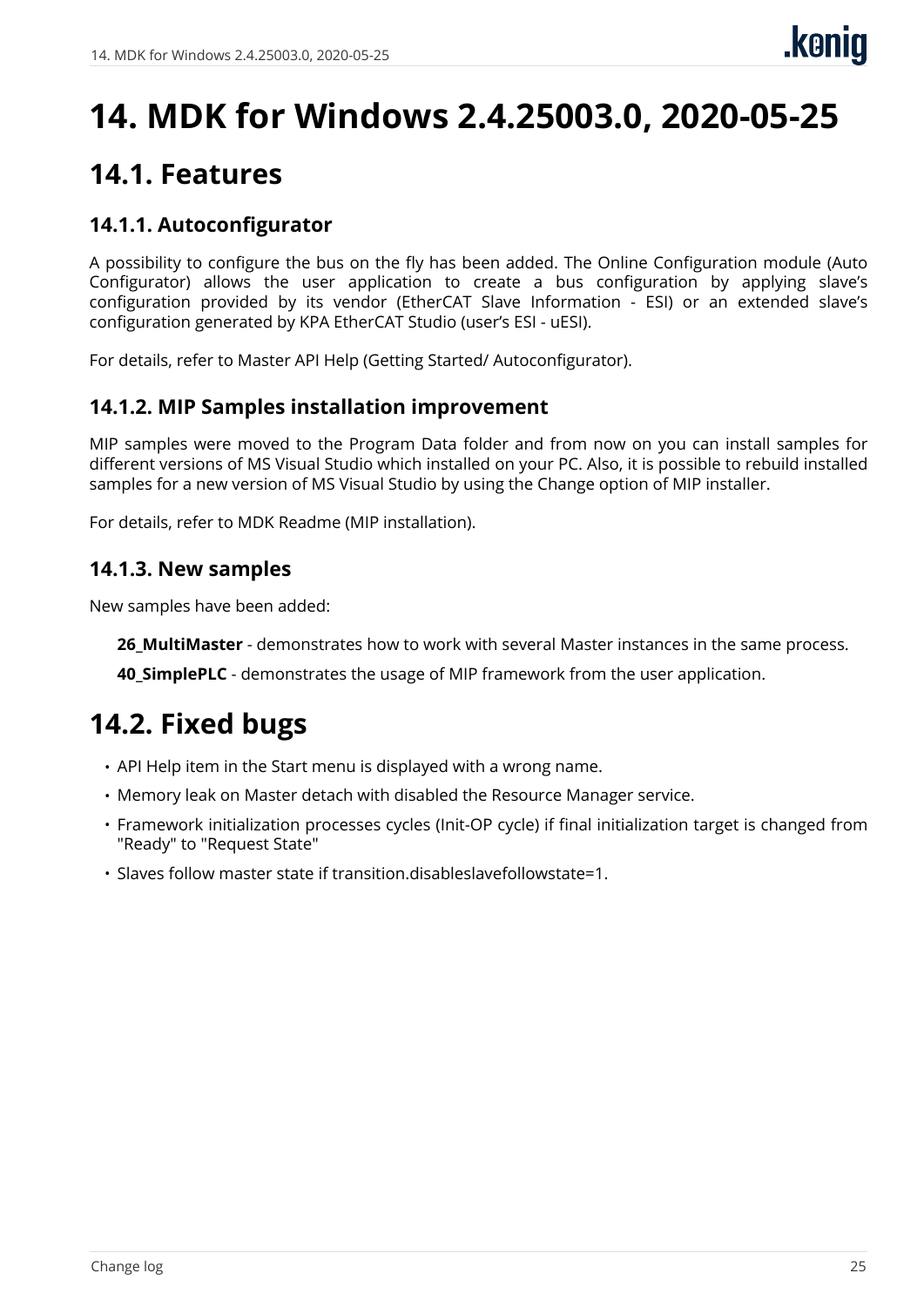<span id="page-28-0"></span>

# **15. MDK version 2.3.43629.0, 2020-04-20**

Initial release of KPA EtherCAT Master Development Kit 2.3 for Rt-Preempt, Windows based on version 1.6.

It includes new features:

- Asynchronous control
- Simple Tasks execution
- Multiple EtherCAT Cyclic Tasks
- Modular design
- PI-driven control
- Events based model
- EtherCAT network driver: zero copy

### <span id="page-28-1"></span>**15.1. Rt-Preempt**

#### **15.1.1. Features**

- Redundant Master
- Hardware Timed send mode
- Autoconfigurator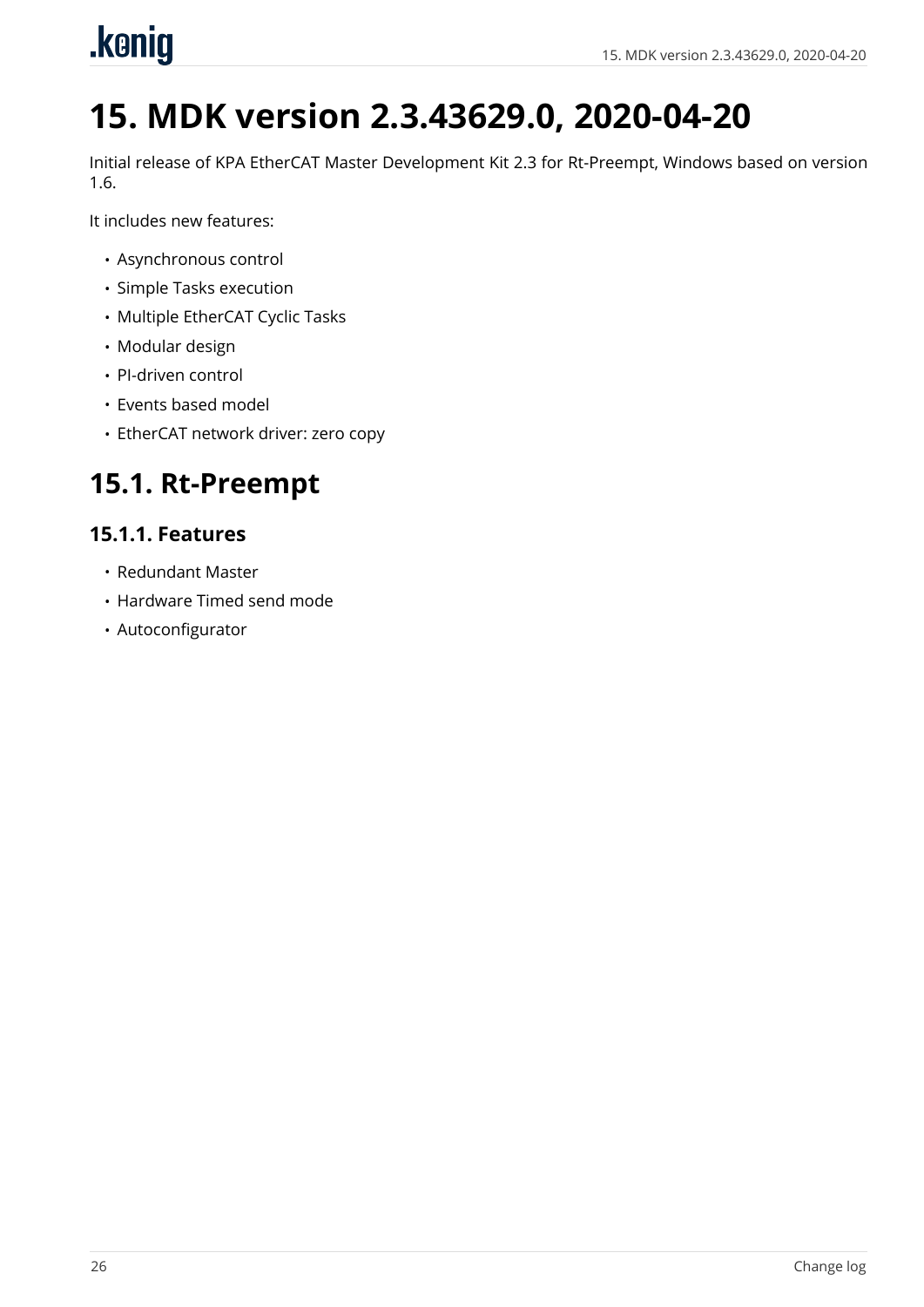## <span id="page-29-0"></span>**16. MDK version 2.4.15804.0, 2019-12-27**

Initial release of KPA EtherCAT Master Run-time 2.3 for INtime, Xenomai based on version 1.6.

It includes new features:

- Asynchronous control
- Simple Tasks execution
- Multiple EtherCAT Cyclic Tasks
- Modular design
- PI-driven control
- Events based model
- EtherCAT network driver: zero copy
- Autoconfigurator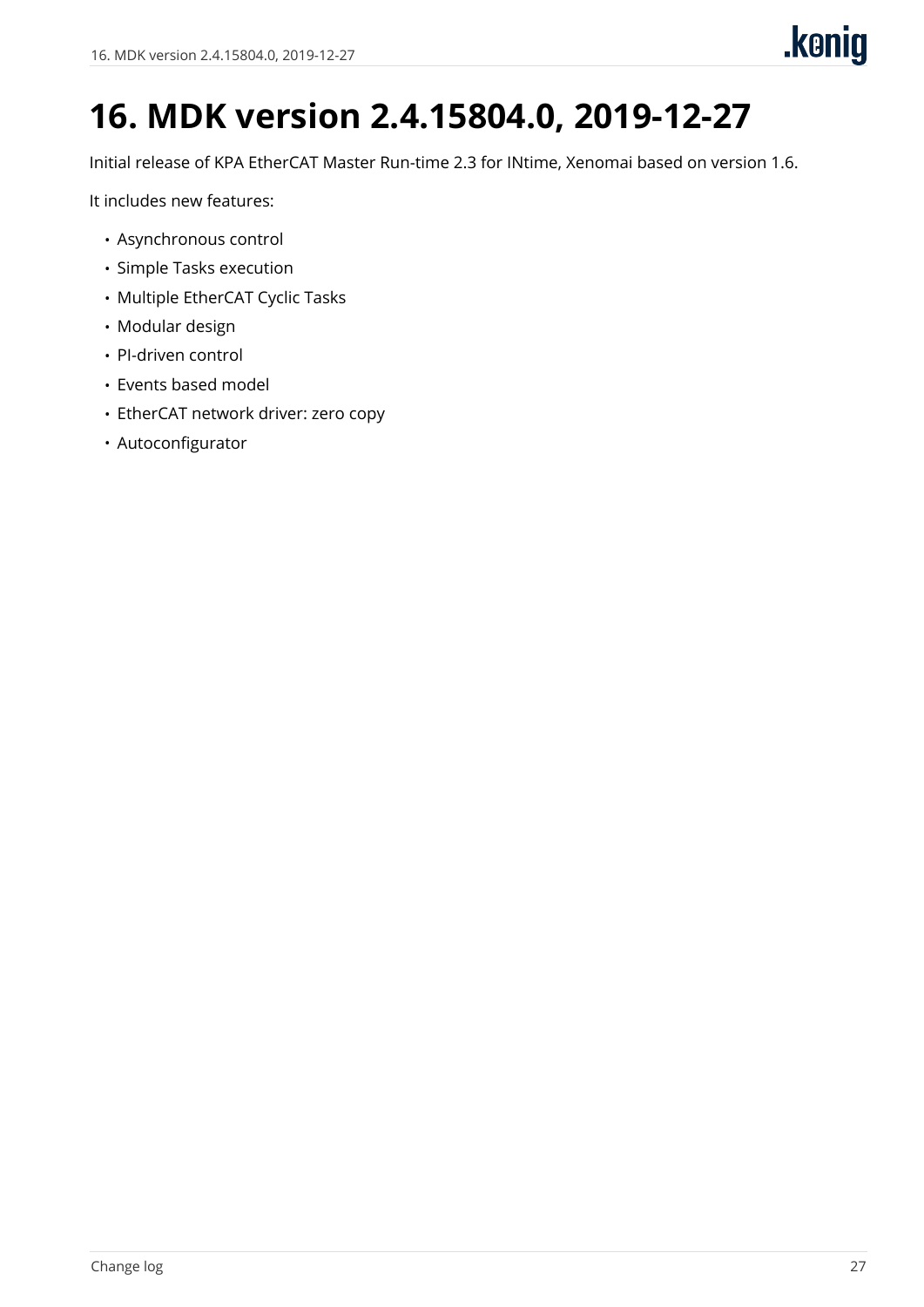### <span id="page-30-0"></span>**17. MDK for Zynq/Zynq Ultrascale+ FreeRTOS version 2.3.41907.0, 2019-10-18**

### <span id="page-30-1"></span>**17.1. Features**

#### **17.1.1. Separate IP core for licensing**

Maser licensing has been moved into the separated IP core (KPA License Provider) as an interface for getting FPGA device DNA. The corresponding hardware project and BSP were updated in accord with new IP core usage.

For more detail, refer to Zynq.FreeRTOS.Manual.pdf.

#### **17.1.2. Xilinx Device Primitives by default**

From now on Xilinx Device Primitives are used in IP cores by default. The define XILINX\_KPA was deleted from the corresponding hardware project, IP cores were updated in accord with new default primitives usage.

### <span id="page-30-2"></span>**17.2. Fixed bugs**

- Hardware timed send feature does not work with A53 and R5 processors (Zynq Ultrascale+ board).
- Incorrect memory allocation. When it is impossible to allocate predefined memory pool during Master initialization, Master continues to work with system memory allocation calls instead of reporting an error.
- Benchmark sample returns the value of a current allocated memory instead of a maximum allocated memory value.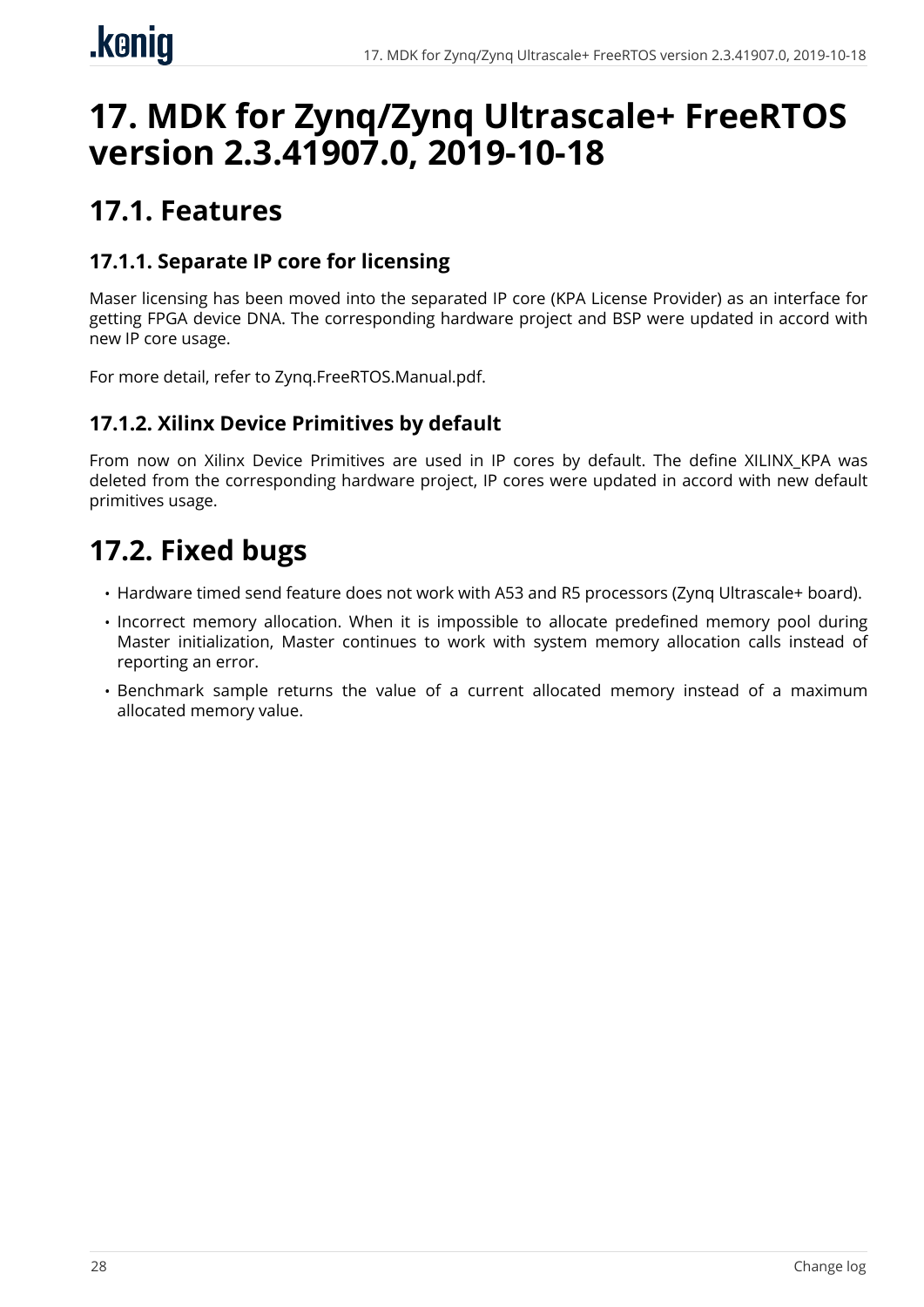### <span id="page-31-0"></span>**18. MDK for Zynq/Zynq Ultrascale+ FreeRTOS version 2.3.39209.0, 2019-07-31**

### <span id="page-31-1"></span>**18.1. Features**

#### **18.1.1. Hardware-bound license**

Form now on it is possible to bind Master license to the target where it runs.

For more details, refer to MRT Manual (Licensing).

#### **18.1.2. New slave's variables in Process Image**

From now on variables InputAll and OutputAll are available in Process image for each slave. They describe total size (BitSize) and location (BitStart) of slave's Process Data in Process Image.

**<slave\_name>.InputAll.BitSize** - total size of received data

**<slave\_name>.InputAll.BitStart** - start address of received data in Process Image

**<slave\_name>.OutputAll.BitSize** - total size of sent data

**<slave\_name>.OutputAll.BitStart** - start address of sent data in Process Image

### <span id="page-31-2"></span>**18.2. Fixed bugs**

- Master hangs after transferring it from Init to Bootstrap and then to Init state if EL6695 is in the bus configuration.
- An attempt to scan bus configuration is failed if the configuration was extended (e.g. added one more segment) after last successful scan.
- Master hangs on attempt to read CoE sub-indexes via SDO.
- It is impossible to attach to Master if it was detached in Safe Operation/Operational state.
- Connection with Master is lost on attempt to scan bus configuration from KPA EtherCAT Studio.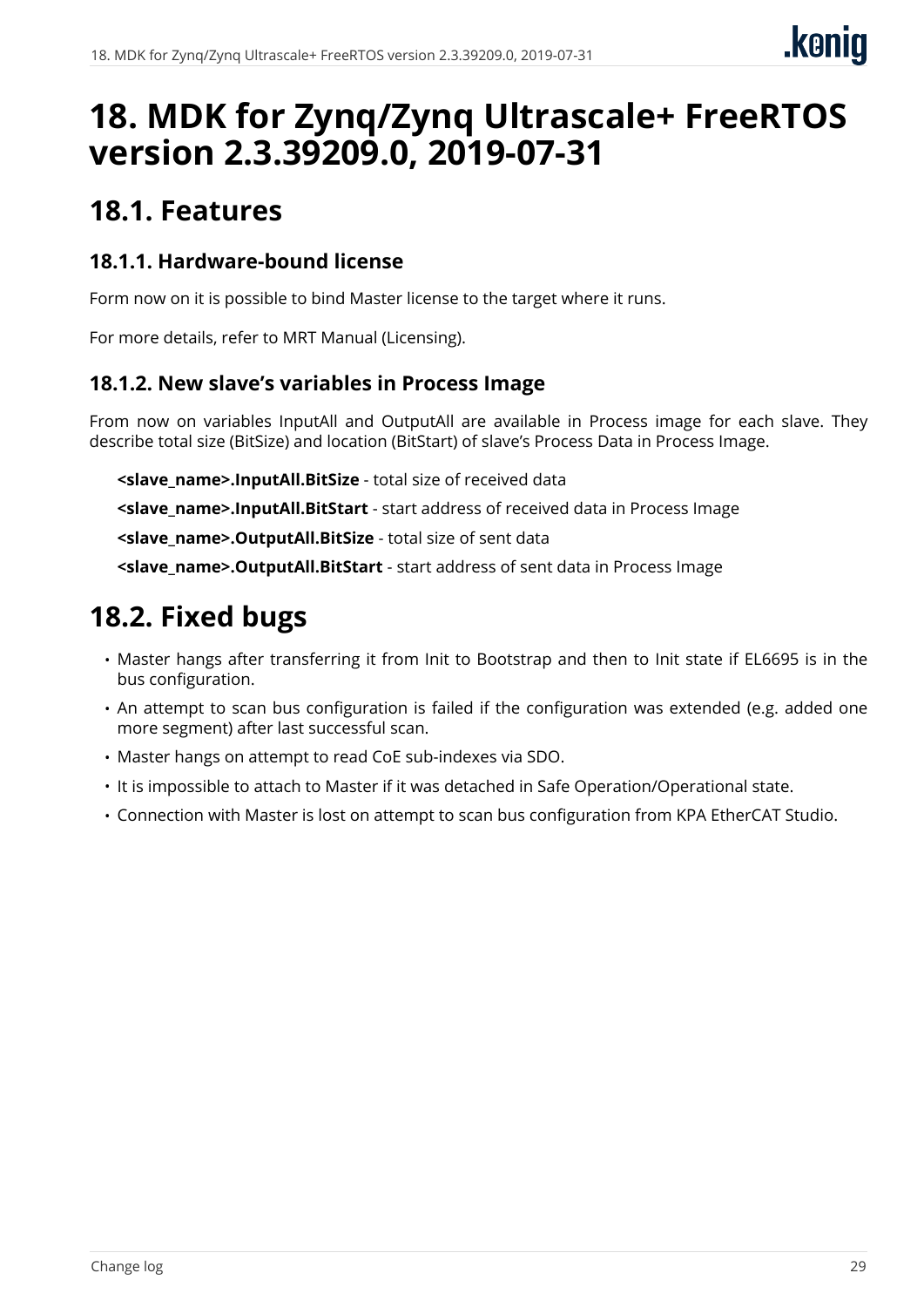### <span id="page-32-0"></span>**19. MDK for Zynq/Zynq Ultrascale+ FreeRTOS version 2.3.38100.0, 2019-06-28**

### <span id="page-32-1"></span>**19.1. Features**

#### **19.1.1. 4 hours Demo time**

We increased time of Master operating in Demo mode and for Trial versions. From now on an operating time limitation is four hours.

#### **19.1.2. Redundant Master support**

KPA provides a new master feature - Redundant Master. It allows co-existing of several master instances started on separate target systems in a network segment, significantly increasing fault tolerance and reducing downtime. All master instances are connected to the bus and run.

For more details, refer to MRT Manual.pdf (Redundant Master section).

#### **19.1.3. RPC Server support**

From now on it is possible to get access to the bus which is connected to FreeRTOS target via RPC Server (for example, scanning the bus in KPA EtherCAT Studio).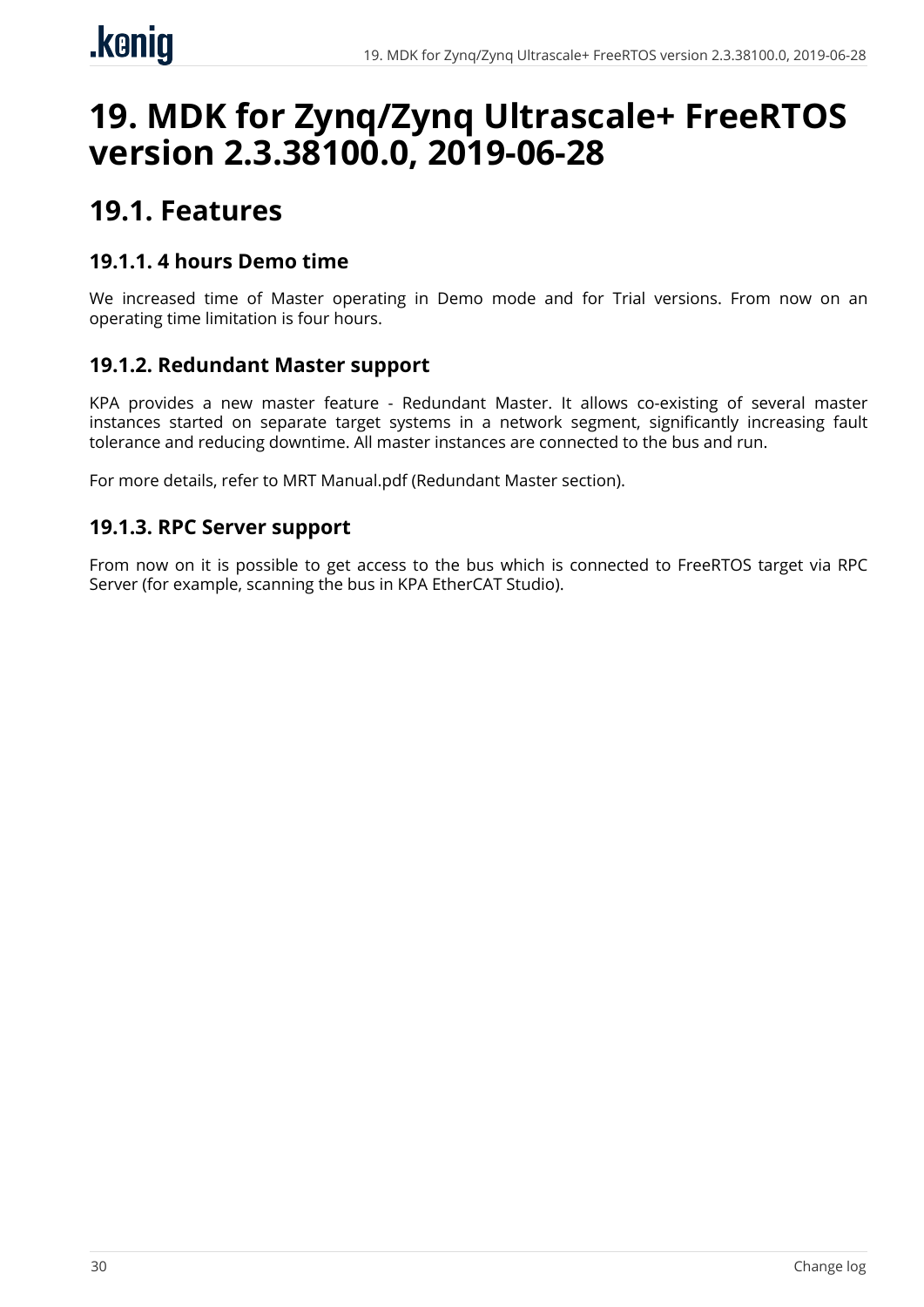### <span id="page-33-0"></span>**20. MDK for Zynq/Zynq Ultrascale+ FreeRTOS version 2.3.19400.0, 2018-12-17**

Initial release of KPA EtherCAT Master Development Kit for Zynq/Zynq Ultrascale+ FreeRTOS version 2.3.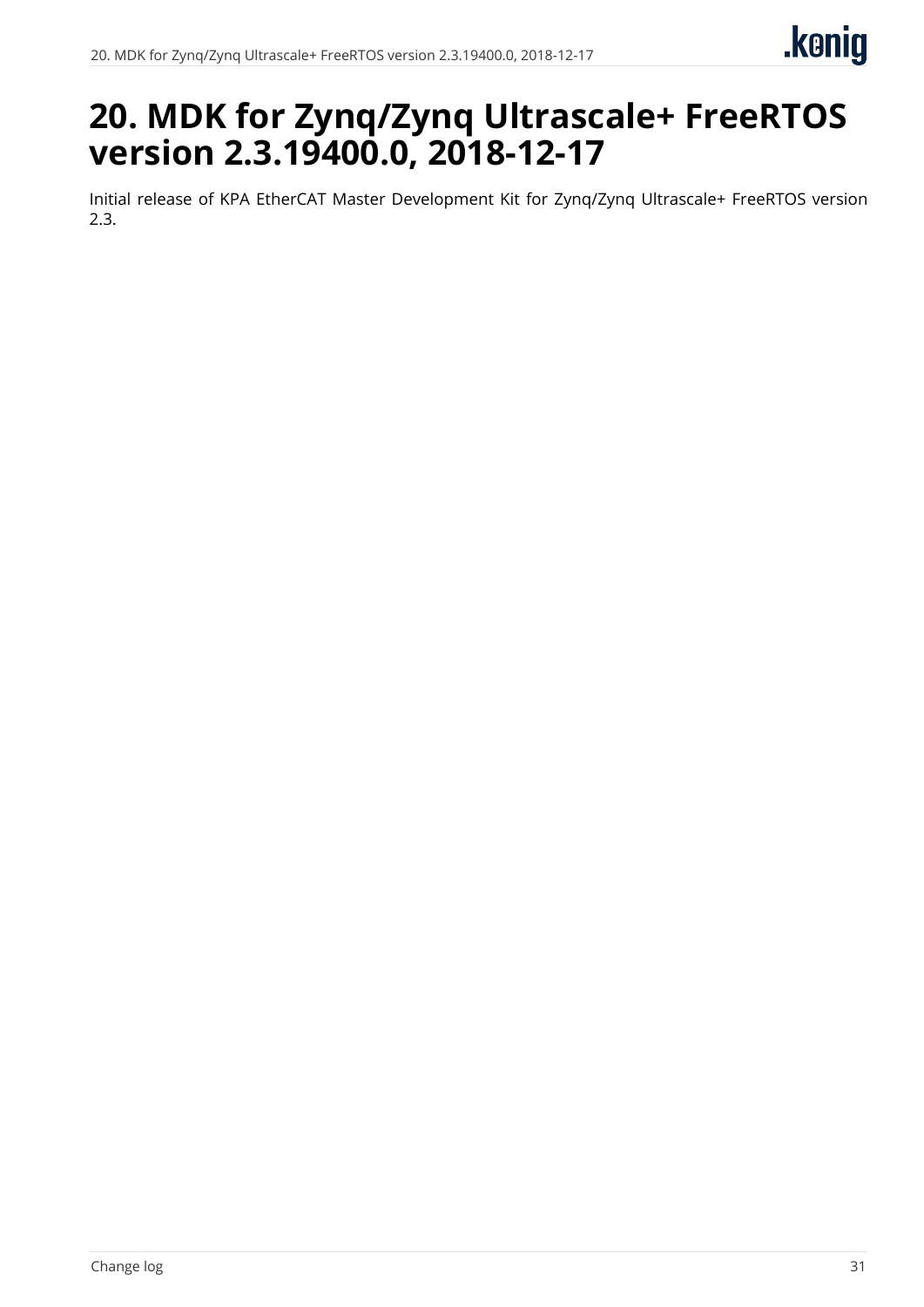# <span id="page-34-0"></span>.konig

# **21. MRT for RTX64 2.2.10600.0, 2018-01-31**

Initial release of KPA EtherCAT Master Run-time 2.2 for RTX64 based on version 1.6.

It includes new features:

- Asynchronous control
- Simple Tasks execution
- Multiple EtherCAT Cyclic Tasks
- Modular design
- PI-driven control
- Events based model
- EtherCAT network driver: zero copy